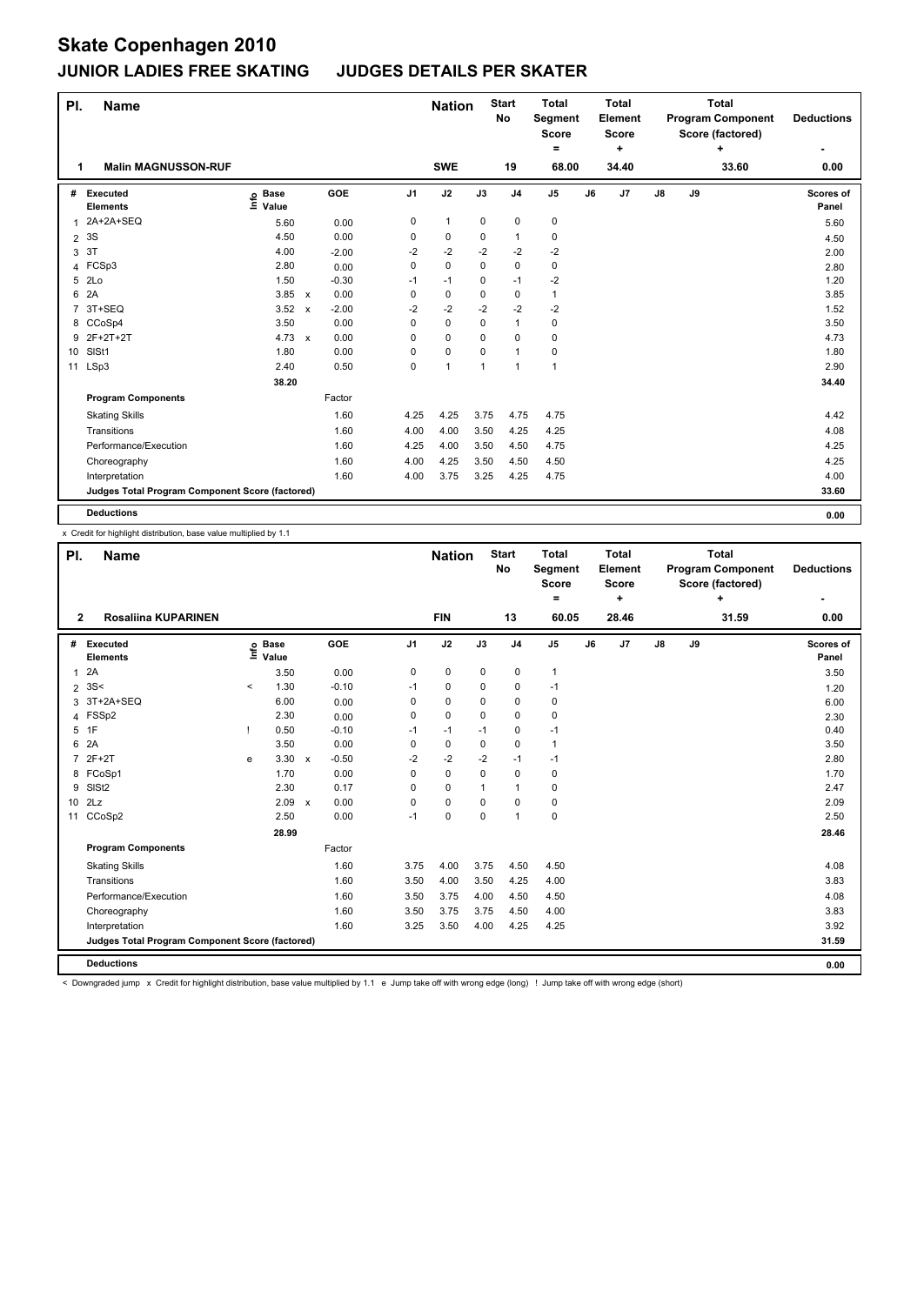| PI.            | <b>Name</b>                                     |          |                      |                           |                   |                | <b>Nation</b> |          | <b>Start</b><br>No | <b>Total</b><br>Segment<br><b>Score</b><br>= |    | <b>Total</b><br>Element<br><b>Score</b><br>÷ |               |    | <b>Total</b><br><b>Program Component</b><br>Score (factored)<br>÷ | <b>Deductions</b>  |
|----------------|-------------------------------------------------|----------|----------------------|---------------------------|-------------------|----------------|---------------|----------|--------------------|----------------------------------------------|----|----------------------------------------------|---------------|----|-------------------------------------------------------------------|--------------------|
| 3              | <b>Isabelle OLSSON</b>                          |          |                      |                           |                   |                | <b>SWE</b>    |          | 22                 | 58.07                                        |    | 26.14                                        |               |    | 32.93                                                             | 1.00               |
| #              | Executed<br><b>Elements</b>                     | ۴ô       | <b>Base</b><br>Value |                           | GOE               | J <sub>1</sub> | J2            | J3       | J <sub>4</sub>     | J <sub>5</sub>                               | J6 | J7                                           | $\mathsf{J}8$ | J9 |                                                                   | Scores of<br>Panel |
| 1              | 3F                                              |          | 5.50                 |                           | $-3.00$           | -3             | $-3$          | $-3$     | $-3$               | -3                                           |    |                                              |               |    |                                                                   | 2.50               |
|                | 2 2A+3T<                                        | $\,<$    | 4.80                 |                           | $-1.60$           | $-2$           | $-2$          | $-2$     | $-2$               | $-3$                                         |    |                                              |               |    |                                                                   | 3.20               |
| 3              | 3Lo<+2T                                         | $\,<\,$  | 2.80                 |                           | $-0.20$           | 0              | $-1$          | $-1$     | 0                  | $-2$                                         |    |                                              |               |    |                                                                   | 2.60               |
|                | 4 FCCoSp4                                       |          | 3.50                 |                           | 0.00              | 0              | 0             | $\Omega$ | $\mathbf 0$        | $\pmb{0}$                                    |    |                                              |               |    |                                                                   | 3.50               |
| 5              | 2A+2T+2T<                                       | $\prec$  | 5.20                 |                           | $-1.90$           | $-2$           | $-2$          | -3       | $-1$               | -3                                           |    |                                              |               |    |                                                                   | 3.30               |
| 6              | CSp1                                            |          | 1.40                 |                           | 0.00              | 0              | $\mathbf 0$   | 0        | $\mathbf 0$        | $\pmb{0}$                                    |    |                                              |               |    |                                                                   | 1.40               |
| $\overline{7}$ | 3S<                                             | $\hat{}$ | 1.43                 | $\boldsymbol{\mathsf{x}}$ | $-0.60$           | $-2$           | $-2$          | $-2$     | $-2$               | -3                                           |    |                                              |               |    |                                                                   | 0.83               |
| 8              | 2Lz                                             |          | 2.09                 | $\mathsf{x}$              | $-0.30$           | $-1$           | $-1$          | $-1$     | $\mathbf 0$        | $-1$                                         |    |                                              |               |    |                                                                   | 1.79               |
| 9              | 2A                                              |          | 3.85                 | $\boldsymbol{\mathsf{x}}$ | $-0.53$           | $-1$           | $-1$          | $-1$     | $\mathbf 0$        | 0                                            |    |                                              |               |    |                                                                   | 3.32               |
|                | 10 FCSp1                                        |          | 1.90                 |                           | 0.00              | 0              | 0             | 0        | $\mathbf 0$        | 0                                            |    |                                              |               |    |                                                                   | 1.90               |
| 11             | SISt1                                           |          | 1.80                 |                           | 0.00              | 0              | $\mathbf 0$   | 0        | $\mathbf 0$        | $\pmb{0}$                                    |    |                                              |               |    |                                                                   | 1.80               |
|                |                                                 |          | 34.27                |                           |                   |                |               |          |                    |                                              |    |                                              |               |    |                                                                   | 26.14              |
|                | <b>Program Components</b>                       |          |                      |                           | Factor            |                |               |          |                    |                                              |    |                                              |               |    |                                                                   |                    |
|                | <b>Skating Skills</b>                           |          |                      |                           | 1.60              | 4.00           | 4.50          | 3.50     | 4.50               | 4.50                                         |    |                                              |               |    |                                                                   | 4.33               |
|                | Transitions                                     |          |                      |                           | 1.60              | 4.00           | 4.00          | 3.50     | 4.00               | 4.25                                         |    |                                              |               |    |                                                                   | 4.00               |
|                | Performance/Execution                           |          |                      |                           | 1.60              | 4.00           | 4.00          | 3.00     | 4.00               | 4.00                                         |    |                                              |               |    |                                                                   | 4.00               |
|                | Choreography                                    |          |                      |                           | 1.60              | 4.00           | 4.50          | 3.25     | 4.25               | 4.50                                         |    |                                              |               |    |                                                                   | 4.25               |
|                | Interpretation                                  |          |                      |                           | 1.60              | 3.75           | 4.25          | 3.00     | 4.00               | 4.25                                         |    |                                              |               |    |                                                                   | 4.00               |
|                | Judges Total Program Component Score (factored) |          |                      |                           |                   |                |               |          |                    |                                              |    |                                              |               |    |                                                                   | 32.93              |
|                | <b>Deductions</b>                               |          |                      |                           | Falls:<br>$-1.00$ |                |               |          |                    |                                              |    |                                              |               |    |                                                                   | $-1.00$            |

< Downgraded jump x Credit for highlight distribution, base value multiplied by 1.1

| PI. | <b>Name</b>                                     |                            |                                   |                | <b>Nation</b> |          | <b>Start</b><br>No | <b>Total</b><br>Segment<br><b>Score</b><br>Ξ. |    | <b>Total</b><br>Element<br><b>Score</b><br>÷ |               |    | <b>Total</b><br><b>Program Component</b><br>Score (factored)<br>÷ | <b>Deductions</b>  |
|-----|-------------------------------------------------|----------------------------|-----------------------------------|----------------|---------------|----------|--------------------|-----------------------------------------------|----|----------------------------------------------|---------------|----|-------------------------------------------------------------------|--------------------|
| 4   | <b>Celine MYSEN</b>                             |                            |                                   |                | <b>NOR</b>    |          | 18                 | 56.53                                         |    | 27.40                                        |               |    | 30.13                                                             | 1.00               |
| #   | Executed<br><b>Elements</b>                     | e Base<br>E Value<br>Value | GOE                               | J <sub>1</sub> | J2            | J3       | J <sub>4</sub>     | J <sub>5</sub>                                | J6 | J <sub>7</sub>                               | $\mathsf{J}8$ | J9 |                                                                   | Scores of<br>Panel |
| 1   | 2A                                              | 3.50                       | $-0.80$                           | $-1$           | $-1$          | $-1$     | $-1$               | $-1$                                          |    |                                              |               |    |                                                                   | 2.70               |
|     | 2 2A                                            | 3.50                       | $-2.50$                           | $-3$           | $-3$          | $-3$     | $-3$               | $-3$                                          |    |                                              |               |    |                                                                   | 1.00               |
|     | 3 FCoSp2                                        | 2.00                       | 0.00                              | 0              | $\mathbf 0$   | $-1$     | $\mathbf 0$        | $\mathbf 0$                                   |    |                                              |               |    |                                                                   | 2.00               |
| 4   | 2S                                              | 1.30                       | $-0.20$                           | 0              | $\mathbf 0$   | $-1$     | $-1$               | $-1$                                          |    |                                              |               |    |                                                                   | 1.10               |
| 5   | 2F+2T+2T                                        | 4.30                       | 0.00                              | 0              | $\mathbf 0$   | 0        | $\mathbf 0$        | 0                                             |    |                                              |               |    |                                                                   | 4.30               |
| 6   | $2Lo+2T$                                        | 3.08                       | 0.00<br>$\mathsf{x}$              | 0              | $\mathbf 0$   | 0        | $\mathbf 0$        | 0                                             |    |                                              |               |    |                                                                   | 3.08               |
|     | 7 CSSp3                                         | 2.60                       | 0.17                              | 0              | $\mathbf 0$   | 1        | $\mathbf{1}$       | 0                                             |    |                                              |               |    |                                                                   | 2.77               |
| 8   | 2 <sub>LO</sub>                                 | 1.65                       | 0.00<br>$\boldsymbol{\mathsf{x}}$ | 0              | $\mathbf 0$   | $\Omega$ | $\mathbf 0$        | 0                                             |    |                                              |               |    |                                                                   | 1.65               |
| 9   | $2F+2T$                                         | 3.30                       | $-0.30$<br>$\mathsf{x}$           | $-1$           | $-1$          | $-1$     | $-1$               | $-1$                                          |    |                                              |               |    |                                                                   | 3.00               |
| 10  | SIS <sub>t2</sub>                               | 2.30                       | 0.00                              | 0              | $\mathbf 0$   | $\Omega$ | $\mathbf 0$        | 0                                             |    |                                              |               |    |                                                                   | 2.30               |
| 11  | CCoSp4                                          | 3.50                       | 0.00                              | 0              | $\mathbf 0$   | $\Omega$ | 0                  | $\pmb{0}$                                     |    |                                              |               |    |                                                                   | 3.50               |
|     |                                                 | 31.03                      |                                   |                |               |          |                    |                                               |    |                                              |               |    |                                                                   | 27.40              |
|     | <b>Program Components</b>                       |                            | Factor                            |                |               |          |                    |                                               |    |                                              |               |    |                                                                   |                    |
|     | <b>Skating Skills</b>                           |                            | 1.60                              | 4.00           | 3.50          | 3.50     | 4.00               | 4.00                                          |    |                                              |               |    |                                                                   | 3.83               |
|     | Transitions                                     |                            | 1.60                              | 3.75           | 3.50          | 3.50     | 3.75               | 3.75                                          |    |                                              |               |    |                                                                   | 3.67               |
|     | Performance/Execution                           |                            | 1.60                              | 3.75           | 3.25          | 3.25     | 3.75               | 4.25                                          |    |                                              |               |    |                                                                   | 3.58               |
|     | Choreography                                    |                            | 1.60                              | 4.00           | 3.25          | 3.50     | 4.00               | 4.00                                          |    |                                              |               |    |                                                                   | 3.83               |
|     | Interpretation                                  |                            | 1.60                              | 4.00           | 3.00          | 3.75     | 4.25               | 4.00                                          |    |                                              |               |    |                                                                   | 3.92               |
|     | Judges Total Program Component Score (factored) |                            |                                   |                |               |          |                    |                                               |    |                                              |               |    |                                                                   | 30.13              |
|     | <b>Deductions</b>                               |                            | Falls:<br>$-1.00$                 |                |               |          |                    |                                               |    |                                              |               |    |                                                                   | $-1.00$            |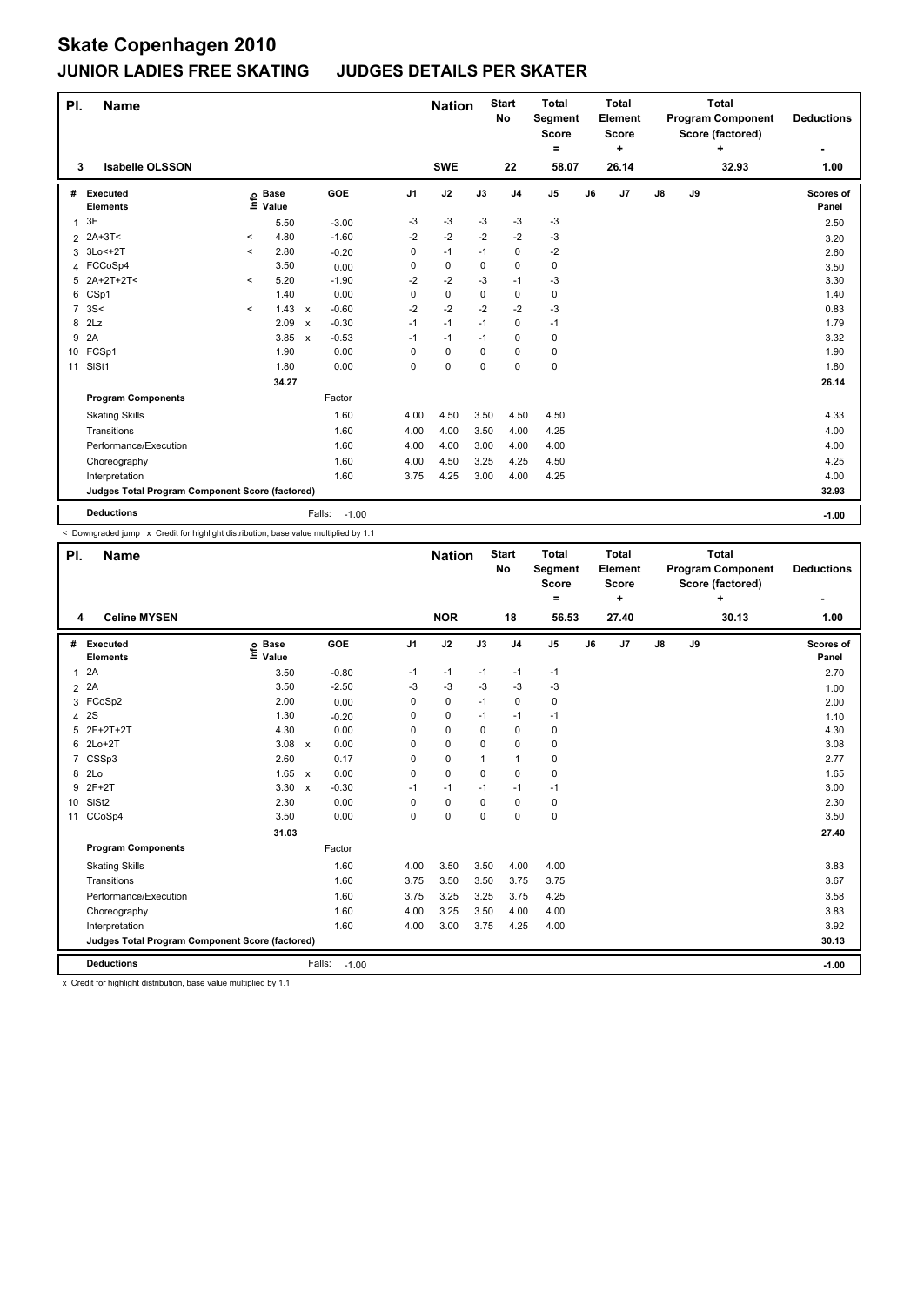| PI.             | <b>Name</b>                                     |         |                      |                           |                   |                | <b>Nation</b> |      | <b>Start</b><br>No | <b>Total</b><br>Segment<br>Score<br>Ξ. |    | <b>Total</b><br>Element<br><b>Score</b><br>٠ |               |    | <b>Total</b><br><b>Program Component</b><br>Score (factored)<br>٠ | <b>Deductions</b>  |
|-----------------|-------------------------------------------------|---------|----------------------|---------------------------|-------------------|----------------|---------------|------|--------------------|----------------------------------------|----|----------------------------------------------|---------------|----|-------------------------------------------------------------------|--------------------|
| 5               | <b>Anine RABE</b>                               |         |                      |                           |                   |                | <b>NOR</b>    |      | 20                 | 53.98                                  |    | 25.04                                        |               |    | 30.94                                                             | 2.00               |
| #               | Executed<br><b>Elements</b>                     | ١nfo    | <b>Base</b><br>Value |                           | GOE               | J <sub>1</sub> | J2            | J3   | J <sub>4</sub>     | J <sub>5</sub>                         | J6 | J7                                           | $\mathsf{J}8$ | J9 |                                                                   | Scores of<br>Panel |
| $\mathbf{1}$    | 3T                                              |         | 4.00                 |                           | 0.00              | $-1$           | 0             | 0    | 0                  | 0                                      |    |                                              |               |    |                                                                   | 4.00               |
| $\overline{2}$  | 2A                                              |         | 3.50                 |                           | $-0.53$           | $-1$           | $\mathbf 0$   | -1   | 0                  | -1                                     |    |                                              |               |    |                                                                   | 2.97               |
| 3               | 2S<                                             | $\,<\,$ | 0.40                 |                           | $-0.30$           | $-2$           | $-3$          | $-3$ | $-3$               | $-3$                                   |    |                                              |               |    |                                                                   | 0.10               |
| 4               | $2Lz+2T$                                        |         | 3.20                 |                           | 0.00              | $-1$           | 0             | 0    | 0                  | $\pmb{0}$                              |    |                                              |               |    |                                                                   | 3.20               |
| 5               | CSSp3                                           |         | 2.60                 |                           | 0.00              | 0              | $\mathbf 0$   | 0    | 0                  | 0                                      |    |                                              |               |    |                                                                   | 2.60               |
| 6               | $2T+2T+1T$                                      |         | 3.30                 | $\mathbf{x}$              | $-0.30$           | $-2$           | $-1$          | $-1$ | $-1$               | $-1$                                   |    |                                              |               |    |                                                                   | 3.00               |
| $\overline{7}$  | 2Lz                                             |         | 2.09                 | $\boldsymbol{\mathsf{x}}$ | $-1.00$           | $-3$           | $-3$          | $-3$ | $-3$               | $-3$                                   |    |                                              |               |    |                                                                   | 1.09               |
| 8               | SISt1                                           |         | 1.80                 |                           | 0.00              | 0              | $\mathbf{1}$  | 0    | $\mathbf 0$        | $\pmb{0}$                              |    |                                              |               |    |                                                                   | 1.80               |
| 9               | CCoSp3                                          |         | 3.00                 |                           | 0.33              | 0              | $\mathbf{1}$  | 0    | $\overline{1}$     | $\mathbf{1}$                           |    |                                              |               |    |                                                                   | 3.33               |
| 10 <sup>1</sup> | 2Lo                                             |         | 1.65                 | $\mathbf{x}$              | $-1.00$           | $-3$           | $-3$          | $-3$ | $-3$               | $-3$                                   |    |                                              |               |    |                                                                   | 0.65               |
| 11              | FCSp2                                           |         | 2.30                 |                           | 0.00              | 0              | $\pmb{0}$     | 0    | $\mathbf 0$        | $\mathbf{1}$                           |    |                                              |               |    |                                                                   | 2.30               |
|                 |                                                 |         | 27.84                |                           |                   |                |               |      |                    |                                        |    |                                              |               |    |                                                                   | 25.04              |
|                 | <b>Program Components</b>                       |         |                      |                           | Factor            |                |               |      |                    |                                        |    |                                              |               |    |                                                                   |                    |
|                 | <b>Skating Skills</b>                           |         |                      |                           | 1.60              | 4.00           | 4.50          | 3.50 | 4.50               | 4.00                                   |    |                                              |               |    |                                                                   | 4.17               |
|                 | Transitions                                     |         |                      |                           | 1.60              | 3.75           | 4.25          | 3.00 | 4.00               | 3.50                                   |    |                                              |               |    |                                                                   | 3.75               |
|                 | Performance/Execution                           |         |                      |                           | 1.60              | 3.75           | 4.25          | 3.00 | 3.75               | 3.75                                   |    |                                              |               |    |                                                                   | 3.75               |
|                 | Choreography                                    |         |                      |                           | 1.60              | 3.75           | 4.50          | 3.25 | 4.25               | 3.75                                   |    |                                              |               |    |                                                                   | 3.92               |
|                 | Interpretation                                  |         |                      |                           | 1.60              | 3.75           | 4.00          | 3.25 | 4.25               | 3.50                                   |    |                                              |               |    |                                                                   | 3.75               |
|                 | Judges Total Program Component Score (factored) |         |                      |                           |                   |                |               |      |                    |                                        |    |                                              |               |    |                                                                   | 30.94              |
|                 | <b>Deductions</b>                               |         |                      |                           | Falls:<br>$-2.00$ |                |               |      |                    |                                        |    |                                              |               |    |                                                                   | $-2.00$            |

< Downgraded jump x Credit for highlight distribution, base value multiplied by 1.1

| Mikaela DAHLÖF<br><b>SWE</b><br>25.62<br>27.73<br>11<br>53.35<br>6<br>J2<br>GOE<br>J <sub>1</sub><br>J3<br>J <sub>5</sub><br>J7<br>$\mathsf{J}8$<br>J9<br>Executed<br><b>Base</b><br>J <sub>4</sub><br>J6<br>#<br>lnfo<br>Value<br><b>Elements</b><br>$2F+2T+Lo$<br>$\pmb{0}$<br>$-2$<br>$-1$<br>$-1$<br>$-1$<br>3.00<br>$-0.30$<br>1<br>0.00<br>1A<br>0.80<br>0<br>$\mathbf 0$<br>$\mathbf 0$<br>$\mathbf 0$<br>$\pmb{0}$<br>$\overline{2}$<br>$2F+2T$<br>3.00<br>0<br>0<br>0<br>0<br>0<br>0.00<br>3<br>FCSp3<br>$\mathbf{1}$<br>2.80<br>0<br>0<br>$\mathbf{1}$<br>$\mathbf 1$<br>0.33<br>4<br>2F<br>0.17<br>5<br>1.70<br>0<br>0<br>0<br>$\mathbf{1}$<br>$\mathbf{1}$<br>$2Lz+2T$<br>3.52<br>0.00<br>$\mathbf 0$<br>$\mathbf 0$<br>6<br>0<br>$\Omega$<br>0<br>$\mathsf{x}$<br>2S<br>$\overline{7}$<br>1.43<br>$\mathbf 0$<br>$\mathbf 0$<br>$\pmb{0}$<br>0.00<br>0<br>$\Omega$<br>$\mathsf{x}$<br>8 FCoSp2<br>2.00<br>0.00<br>$\mathbf 0$<br>0<br>0<br>0<br>0<br>2F<br>9<br>1.87<br>0.00<br>0<br>0<br>0<br>$\mathbf{1}$<br>0<br>$\mathsf{x}$<br>SISt1<br>0.00<br>$\mathbf 0$<br>$\pmb{0}$<br>10 <sup>°</sup><br>1.80<br>0<br>$\Omega$<br>0<br>0.00<br>$\overline{1}$<br>$\pmb{0}$<br>3.50<br>0<br>$\mathbf 0$<br>$\mathbf 0$<br>CCoSp4<br>11<br>25.42<br><b>Program Components</b><br>Factor<br>3.50<br>1.60<br>3.25<br>3.50<br>3.75<br>3.75<br><b>Skating Skills</b><br>3.50<br>3.25<br>3.50<br>3.50<br>Transitions<br>1.60<br>3.25<br>Performance/Execution<br>3.25<br>3.75<br>4.00<br>1.60<br>3.00<br>3.00<br>1.60<br>3.25<br>3.75<br>4.00<br>3.50<br>3.50<br>Choreography<br>1.60<br>3.25<br>Interpretation<br>3.50<br>3.25<br>3.50<br>3.75<br>Judges Total Program Component Score (factored) | PI. | <b>Name</b> |  |  | <b>Nation</b> | <b>Start</b><br><b>No</b> | <b>Total</b><br>Segment<br><b>Score</b> | <b>Total</b><br>Element<br><b>Score</b> |  | <b>Total</b><br><b>Program Component</b><br>Score (factored) | <b>Deductions</b>  |
|-----------------------------------------------------------------------------------------------------------------------------------------------------------------------------------------------------------------------------------------------------------------------------------------------------------------------------------------------------------------------------------------------------------------------------------------------------------------------------------------------------------------------------------------------------------------------------------------------------------------------------------------------------------------------------------------------------------------------------------------------------------------------------------------------------------------------------------------------------------------------------------------------------------------------------------------------------------------------------------------------------------------------------------------------------------------------------------------------------------------------------------------------------------------------------------------------------------------------------------------------------------------------------------------------------------------------------------------------------------------------------------------------------------------------------------------------------------------------------------------------------------------------------------------------------------------------------------------------------------------------------------------------------------------------------------------------------|-----|-------------|--|--|---------------|---------------------------|-----------------------------------------|-----------------------------------------|--|--------------------------------------------------------------|--------------------|
|                                                                                                                                                                                                                                                                                                                                                                                                                                                                                                                                                                                                                                                                                                                                                                                                                                                                                                                                                                                                                                                                                                                                                                                                                                                                                                                                                                                                                                                                                                                                                                                                                                                                                                     |     |             |  |  |               |                           | $=$                                     | ÷                                       |  | ÷                                                            | 0.00               |
|                                                                                                                                                                                                                                                                                                                                                                                                                                                                                                                                                                                                                                                                                                                                                                                                                                                                                                                                                                                                                                                                                                                                                                                                                                                                                                                                                                                                                                                                                                                                                                                                                                                                                                     |     |             |  |  |               |                           |                                         |                                         |  |                                                              |                    |
|                                                                                                                                                                                                                                                                                                                                                                                                                                                                                                                                                                                                                                                                                                                                                                                                                                                                                                                                                                                                                                                                                                                                                                                                                                                                                                                                                                                                                                                                                                                                                                                                                                                                                                     |     |             |  |  |               |                           |                                         |                                         |  |                                                              | Scores of<br>Panel |
|                                                                                                                                                                                                                                                                                                                                                                                                                                                                                                                                                                                                                                                                                                                                                                                                                                                                                                                                                                                                                                                                                                                                                                                                                                                                                                                                                                                                                                                                                                                                                                                                                                                                                                     |     |             |  |  |               |                           |                                         |                                         |  |                                                              | 2.70               |
|                                                                                                                                                                                                                                                                                                                                                                                                                                                                                                                                                                                                                                                                                                                                                                                                                                                                                                                                                                                                                                                                                                                                                                                                                                                                                                                                                                                                                                                                                                                                                                                                                                                                                                     |     |             |  |  |               |                           |                                         |                                         |  |                                                              | 0.80               |
|                                                                                                                                                                                                                                                                                                                                                                                                                                                                                                                                                                                                                                                                                                                                                                                                                                                                                                                                                                                                                                                                                                                                                                                                                                                                                                                                                                                                                                                                                                                                                                                                                                                                                                     |     |             |  |  |               |                           |                                         |                                         |  |                                                              | 3.00               |
|                                                                                                                                                                                                                                                                                                                                                                                                                                                                                                                                                                                                                                                                                                                                                                                                                                                                                                                                                                                                                                                                                                                                                                                                                                                                                                                                                                                                                                                                                                                                                                                                                                                                                                     |     |             |  |  |               |                           |                                         |                                         |  |                                                              | 3.13               |
|                                                                                                                                                                                                                                                                                                                                                                                                                                                                                                                                                                                                                                                                                                                                                                                                                                                                                                                                                                                                                                                                                                                                                                                                                                                                                                                                                                                                                                                                                                                                                                                                                                                                                                     |     |             |  |  |               |                           |                                         |                                         |  |                                                              | 1.87               |
|                                                                                                                                                                                                                                                                                                                                                                                                                                                                                                                                                                                                                                                                                                                                                                                                                                                                                                                                                                                                                                                                                                                                                                                                                                                                                                                                                                                                                                                                                                                                                                                                                                                                                                     |     |             |  |  |               |                           |                                         |                                         |  |                                                              | 3.52               |
|                                                                                                                                                                                                                                                                                                                                                                                                                                                                                                                                                                                                                                                                                                                                                                                                                                                                                                                                                                                                                                                                                                                                                                                                                                                                                                                                                                                                                                                                                                                                                                                                                                                                                                     |     |             |  |  |               |                           |                                         |                                         |  |                                                              | 1.43               |
|                                                                                                                                                                                                                                                                                                                                                                                                                                                                                                                                                                                                                                                                                                                                                                                                                                                                                                                                                                                                                                                                                                                                                                                                                                                                                                                                                                                                                                                                                                                                                                                                                                                                                                     |     |             |  |  |               |                           |                                         |                                         |  |                                                              | 2.00               |
|                                                                                                                                                                                                                                                                                                                                                                                                                                                                                                                                                                                                                                                                                                                                                                                                                                                                                                                                                                                                                                                                                                                                                                                                                                                                                                                                                                                                                                                                                                                                                                                                                                                                                                     |     |             |  |  |               |                           |                                         |                                         |  |                                                              | 1.87               |
|                                                                                                                                                                                                                                                                                                                                                                                                                                                                                                                                                                                                                                                                                                                                                                                                                                                                                                                                                                                                                                                                                                                                                                                                                                                                                                                                                                                                                                                                                                                                                                                                                                                                                                     |     |             |  |  |               |                           |                                         |                                         |  |                                                              | 1.80               |
|                                                                                                                                                                                                                                                                                                                                                                                                                                                                                                                                                                                                                                                                                                                                                                                                                                                                                                                                                                                                                                                                                                                                                                                                                                                                                                                                                                                                                                                                                                                                                                                                                                                                                                     |     |             |  |  |               |                           |                                         |                                         |  |                                                              | 3.50               |
|                                                                                                                                                                                                                                                                                                                                                                                                                                                                                                                                                                                                                                                                                                                                                                                                                                                                                                                                                                                                                                                                                                                                                                                                                                                                                                                                                                                                                                                                                                                                                                                                                                                                                                     |     |             |  |  |               |                           |                                         |                                         |  |                                                              | 25.62              |
|                                                                                                                                                                                                                                                                                                                                                                                                                                                                                                                                                                                                                                                                                                                                                                                                                                                                                                                                                                                                                                                                                                                                                                                                                                                                                                                                                                                                                                                                                                                                                                                                                                                                                                     |     |             |  |  |               |                           |                                         |                                         |  |                                                              |                    |
|                                                                                                                                                                                                                                                                                                                                                                                                                                                                                                                                                                                                                                                                                                                                                                                                                                                                                                                                                                                                                                                                                                                                                                                                                                                                                                                                                                                                                                                                                                                                                                                                                                                                                                     |     |             |  |  |               |                           |                                         |                                         |  |                                                              | 3.58               |
|                                                                                                                                                                                                                                                                                                                                                                                                                                                                                                                                                                                                                                                                                                                                                                                                                                                                                                                                                                                                                                                                                                                                                                                                                                                                                                                                                                                                                                                                                                                                                                                                                                                                                                     |     |             |  |  |               |                           |                                         |                                         |  |                                                              | 3.42               |
|                                                                                                                                                                                                                                                                                                                                                                                                                                                                                                                                                                                                                                                                                                                                                                                                                                                                                                                                                                                                                                                                                                                                                                                                                                                                                                                                                                                                                                                                                                                                                                                                                                                                                                     |     |             |  |  |               |                           |                                         |                                         |  |                                                              | 3.33               |
|                                                                                                                                                                                                                                                                                                                                                                                                                                                                                                                                                                                                                                                                                                                                                                                                                                                                                                                                                                                                                                                                                                                                                                                                                                                                                                                                                                                                                                                                                                                                                                                                                                                                                                     |     |             |  |  |               |                           |                                         |                                         |  |                                                              | 3.58               |
|                                                                                                                                                                                                                                                                                                                                                                                                                                                                                                                                                                                                                                                                                                                                                                                                                                                                                                                                                                                                                                                                                                                                                                                                                                                                                                                                                                                                                                                                                                                                                                                                                                                                                                     |     |             |  |  |               |                           |                                         |                                         |  |                                                              | 3.42               |
|                                                                                                                                                                                                                                                                                                                                                                                                                                                                                                                                                                                                                                                                                                                                                                                                                                                                                                                                                                                                                                                                                                                                                                                                                                                                                                                                                                                                                                                                                                                                                                                                                                                                                                     |     |             |  |  |               |                           |                                         |                                         |  |                                                              | 27.73              |
| <b>Deductions</b>                                                                                                                                                                                                                                                                                                                                                                                                                                                                                                                                                                                                                                                                                                                                                                                                                                                                                                                                                                                                                                                                                                                                                                                                                                                                                                                                                                                                                                                                                                                                                                                                                                                                                   |     |             |  |  |               |                           |                                         |                                         |  |                                                              | 0.00               |

x Credit for highlight distribution, base value multiplied by 1.1 ! Jump take off with wrong edge (short)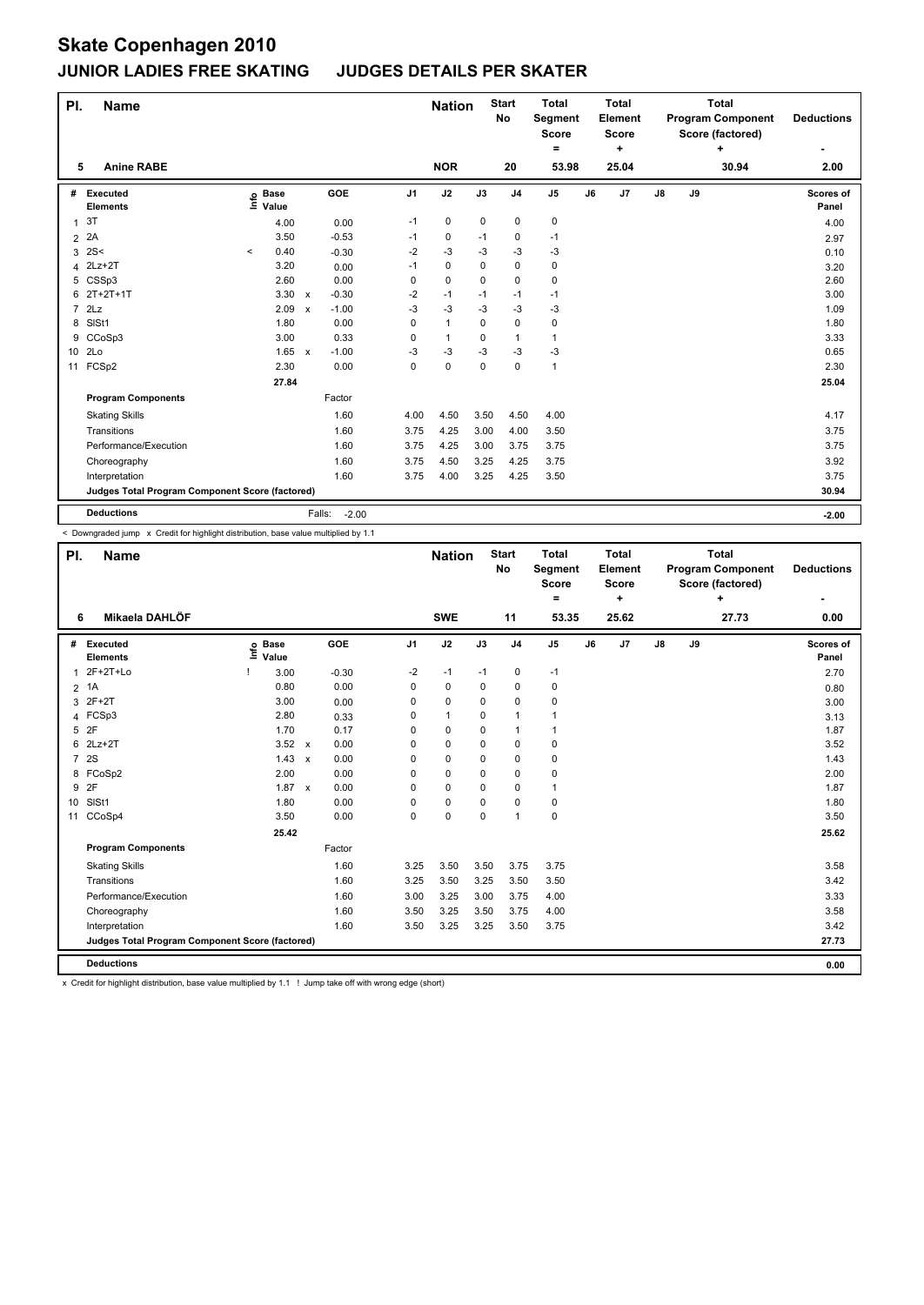| PI.             | <b>Name</b>                                     |          |                      |                |                   |                | <b>Nation</b> |              | <b>Start</b><br>No | <b>Total</b><br>Segment<br><b>Score</b><br>= |    | <b>Total</b><br>Element<br><b>Score</b><br>٠ |            |    | <b>Total</b><br><b>Program Component</b><br>Score (factored)<br>٠ | <b>Deductions</b>         |
|-----------------|-------------------------------------------------|----------|----------------------|----------------|-------------------|----------------|---------------|--------------|--------------------|----------------------------------------------|----|----------------------------------------------|------------|----|-------------------------------------------------------------------|---------------------------|
| 7               | <b>Emma ANDERSEN</b>                            |          |                      |                |                   |                | <b>DEN</b>    |              | 15                 | 51.16                                        |    | 24.56                                        |            |    | 27.60                                                             | 1.00                      |
| #               | Executed<br><b>Elements</b>                     | ١nfo     | <b>Base</b><br>Value |                | GOE               | J <sub>1</sub> | J2            | J3           | J <sub>4</sub>     | J <sub>5</sub>                               | J6 | J7                                           | ${\sf J8}$ | J9 |                                                                   | <b>Scores of</b><br>Panel |
|                 | $1 \t1A$                                        |          | 0.80                 |                | 0.00              | 0              | 0             | 0            | 0                  | 0                                            |    |                                              |            |    |                                                                   | 0.80                      |
| $\overline{2}$  | 3Lo<                                            | $\hat{}$ | 1.50                 |                | $-1.00$           | $-3$           | $-3$          | $-3$         | $-3$               | $-3$                                         |    |                                              |            |    |                                                                   | 0.50                      |
| 3               | 2Lz+2T+2Lo                                      |          | 4.70                 |                | $-0.20$           | 0              | $\mathbf 0$   | $-1$         | $-1$               | $-1$                                         |    |                                              |            |    |                                                                   | 4.50                      |
| 4               | FSSp2                                           |          | 2.30                 |                | 0.00              | 0              | $\mathbf 0$   | 0            | 0                  | $\pmb{0}$                                    |    |                                              |            |    |                                                                   | 2.30                      |
|                 | 5 2F+2T                                         |          | $3.30 \times$        |                | 0.00              | 0              | $\mathbf 0$   | 0            | $\mathbf 0$        | $\pmb{0}$                                    |    |                                              |            |    |                                                                   | 3.30                      |
| 6               | 2Lo+2Lo                                         |          | 3.30                 | $\mathsf{x}$   | 0.00              | 0              | $\mathbf 0$   | 0            | $\mathbf 0$        | $\pmb{0}$                                    |    |                                              |            |    |                                                                   | 3.30                      |
| $\overline{7}$  | 1Lz                                             |          | 0.66                 | $\pmb{\times}$ | $-0.20$           | $-2$           | $-2$          | $-2$         | $-2$               | $-2$                                         |    |                                              |            |    |                                                                   | 0.46                      |
| 8               | LSp3                                            |          | 2.40                 |                | 0.33              | 0              | $\mathbf 0$   | $\mathbf{1}$ | $\overline{1}$     | $\mathbf{1}$                                 |    |                                              |            |    |                                                                   | 2.73                      |
| 9               | SIS <sub>t1</sub>                               |          | 1.80                 |                | 0.00              | 0              | 0             | 0            | $\mathbf 0$        | 0                                            |    |                                              |            |    |                                                                   | 1.80                      |
| 10 <sup>1</sup> | 2F                                              |          | 1.87                 | $\mathsf{x}$   | 0.00              | 0              | 0             | $-1$         | $\mathbf 0$        | $\pmb{0}$                                    |    |                                              |            |    |                                                                   | 1.87                      |
| 11              | CCoSp3                                          |          | 3.00                 |                | 0.00              | 0              | $\pmb{0}$     | 0            | 0                  | $\pmb{0}$                                    |    |                                              |            |    |                                                                   | 3.00                      |
|                 |                                                 |          | 25.63                |                |                   |                |               |              |                    |                                              |    |                                              |            |    |                                                                   | 24.56                     |
|                 | <b>Program Components</b>                       |          |                      |                | Factor            |                |               |              |                    |                                              |    |                                              |            |    |                                                                   |                           |
|                 | <b>Skating Skills</b>                           |          |                      |                | 1.60              | 3.25           | 3.75          | 3.50         | 3.75               | 3.75                                         |    |                                              |            |    |                                                                   | 3.67                      |
|                 | Transitions                                     |          |                      |                | 1.60              | 3.25           | 3.50          | 3.25         | 3.50               | 4.00                                         |    |                                              |            |    |                                                                   | 3.42                      |
|                 | Performance/Execution                           |          |                      |                | 1.60              | 3.00           | 3.25          | 3.00         | 3.50               | 4.00                                         |    |                                              |            |    |                                                                   | 3.25                      |
|                 | Choreography                                    |          |                      |                | 1.60              | 3.25           | 3.50          | 3.50         | 3.75               | 3.75                                         |    |                                              |            |    |                                                                   | 3.58                      |
|                 | Interpretation                                  |          |                      |                | 1.60              | 3.25           | 3.25          | 3.00         | 3.50               | 3.50                                         |    |                                              |            |    |                                                                   | 3.33                      |
|                 | Judges Total Program Component Score (factored) |          |                      |                |                   |                |               |              |                    |                                              |    |                                              |            |    |                                                                   | 27.60                     |
|                 | <b>Deductions</b>                               |          |                      |                | Falls:<br>$-1.00$ |                |               |              |                    |                                              |    |                                              |            |    |                                                                   | $-1.00$                   |

< Downgraded jump x Credit for highlight distribution, base value multiplied by 1.1

| PI.             | <b>Name</b>                                     |         |                            |                           |            |                | <b>Nation</b> |          | <b>Start</b><br><b>No</b> | <b>Total</b><br><b>Segment</b><br><b>Score</b><br>۰ |    | <b>Total</b><br>Element<br><b>Score</b><br>÷ |               |    | <b>Total</b><br><b>Program Component</b><br>Score (factored)<br>٠ | <b>Deductions</b>  |
|-----------------|-------------------------------------------------|---------|----------------------------|---------------------------|------------|----------------|---------------|----------|---------------------------|-----------------------------------------------------|----|----------------------------------------------|---------------|----|-------------------------------------------------------------------|--------------------|
| 8               | <b>Tara BANG</b>                                |         |                            |                           |            |                | <b>DEN</b>    |          | 17                        | 49.41                                               |    | 21.73                                        |               |    | 28.68                                                             | 1.00               |
| #               | Executed<br><b>Elements</b>                     |         | e Base<br>E Value<br>Value |                           | <b>GOE</b> | J <sub>1</sub> | J2            | J3       | J <sub>4</sub>            | J <sub>5</sub>                                      | J6 | J7                                           | $\mathsf{J}8$ | J9 |                                                                   | Scores of<br>Panel |
|                 | 2Lz+SEQ                                         |         | 1.52                       |                           | $-0.50$    | $-2$           | $-2$          | $-1$     | $-1$                      | $-2$                                                |    |                                              |               |    |                                                                   | 1.02               |
|                 | $2$ 2A<                                         | $\prec$ | 0.80                       |                           | $-0.50$    | -3             | $-3$          | -3       | -3                        | -3                                                  |    |                                              |               |    |                                                                   | 0.30               |
| 3               | 2F+2T+2T                                        |         | 4.30                       |                           | 0.00       | $\Omega$       | 0             | 0        | $\mathbf{1}$              | 0                                                   |    |                                              |               |    |                                                                   | 4.30               |
| 4               | FCSp1                                           |         | 1.90                       |                           | 0.00       | $\Omega$       | 0             | 0        | $\mathbf 0$               | 0                                                   |    |                                              |               |    |                                                                   | 1.90               |
| 5               | 2S                                              |         | 1.30                       |                           | 0.00       | 0              | 0             | 0        | $\mathbf 0$               | 0                                                   |    |                                              |               |    |                                                                   | 1.30               |
| 6               | 2Lz                                             |         | 2.09                       | $\boldsymbol{\mathsf{x}}$ | 0.00       | 0              | 0             | 0        | 0                         | 0                                                   |    |                                              |               |    |                                                                   | 2.09               |
| 7               | 2Lo+2Lo                                         |         | 3.30                       | $\mathsf{x}$              | 0.00       | 0              | 0             | 0        | $\mathbf 0$               | $-1$                                                |    |                                              |               |    |                                                                   | 3.30               |
| 8               | CiSt1                                           |         | 1.80                       |                           | $-0.10$    | 0              | $\mathbf 0$   | 0        | $-1$                      | $-1$                                                |    |                                              |               |    |                                                                   | 1.70               |
| 9               | 2Lo                                             |         | 1.65 x                     |                           | 0.00       | 0              | 0             | 0        | $\mathbf{1}$              | 0                                                   |    |                                              |               |    |                                                                   | 1.65               |
| 10 <sup>1</sup> | FCoSp2                                          |         | 2.00                       |                           | 0.17       | 1              | 0             | 0        | $\mathbf{1}$              | 0                                                   |    |                                              |               |    |                                                                   | 2.17               |
| 11              | CCoSp1                                          |         | 2.00                       |                           | 0.00       | 0              | $\mathbf 0$   | $\Omega$ | $\mathbf 0$               | $\mathbf{1}$                                        |    |                                              |               |    |                                                                   | 2.00               |
|                 |                                                 |         | 22.66                      |                           |            |                |               |          |                           |                                                     |    |                                              |               |    |                                                                   | 21.73              |
|                 | <b>Program Components</b>                       |         |                            |                           | Factor     |                |               |          |                           |                                                     |    |                                              |               |    |                                                                   |                    |
|                 | <b>Skating Skills</b>                           |         |                            |                           | 1.60       | 3.75           | 3.50          | 3.50     | 4.00                      | 3.75                                                |    |                                              |               |    |                                                                   | 3.67               |
|                 | Transitions                                     |         |                            |                           | 1.60       | 3.75           | 3.50          | 3.75     | 3.75                      | 3.50                                                |    |                                              |               |    |                                                                   | 3.67               |
|                 | Performance/Execution                           |         |                            |                           | 1.60       | 3.50           | 3.25          | 3.25     | 3.75                      | 3.50                                                |    |                                              |               |    |                                                                   | 3.42               |
|                 | Choreography                                    |         |                            |                           | 1.60       | 3.75           | 3.50          | 3.50     | 3.75                      | 3.75                                                |    |                                              |               |    |                                                                   | 3.67               |
|                 | Interpretation                                  |         |                            |                           | 1.60       | 3.75           | 3.25          | 3.50     | 4.00                      | 3.25                                                |    |                                              |               |    |                                                                   | 3.50               |
|                 | Judges Total Program Component Score (factored) |         |                            |                           |            |                |               |          |                           |                                                     |    |                                              |               |    |                                                                   | 28.68              |
|                 | <b>Deductions</b>                               |         |                            | Falls:                    | $-1.00$    |                |               |          |                           |                                                     |    |                                              |               |    |                                                                   | $-1.00$            |

< Downgraded jump x Credit for highlight distribution, base value multiplied by 1.1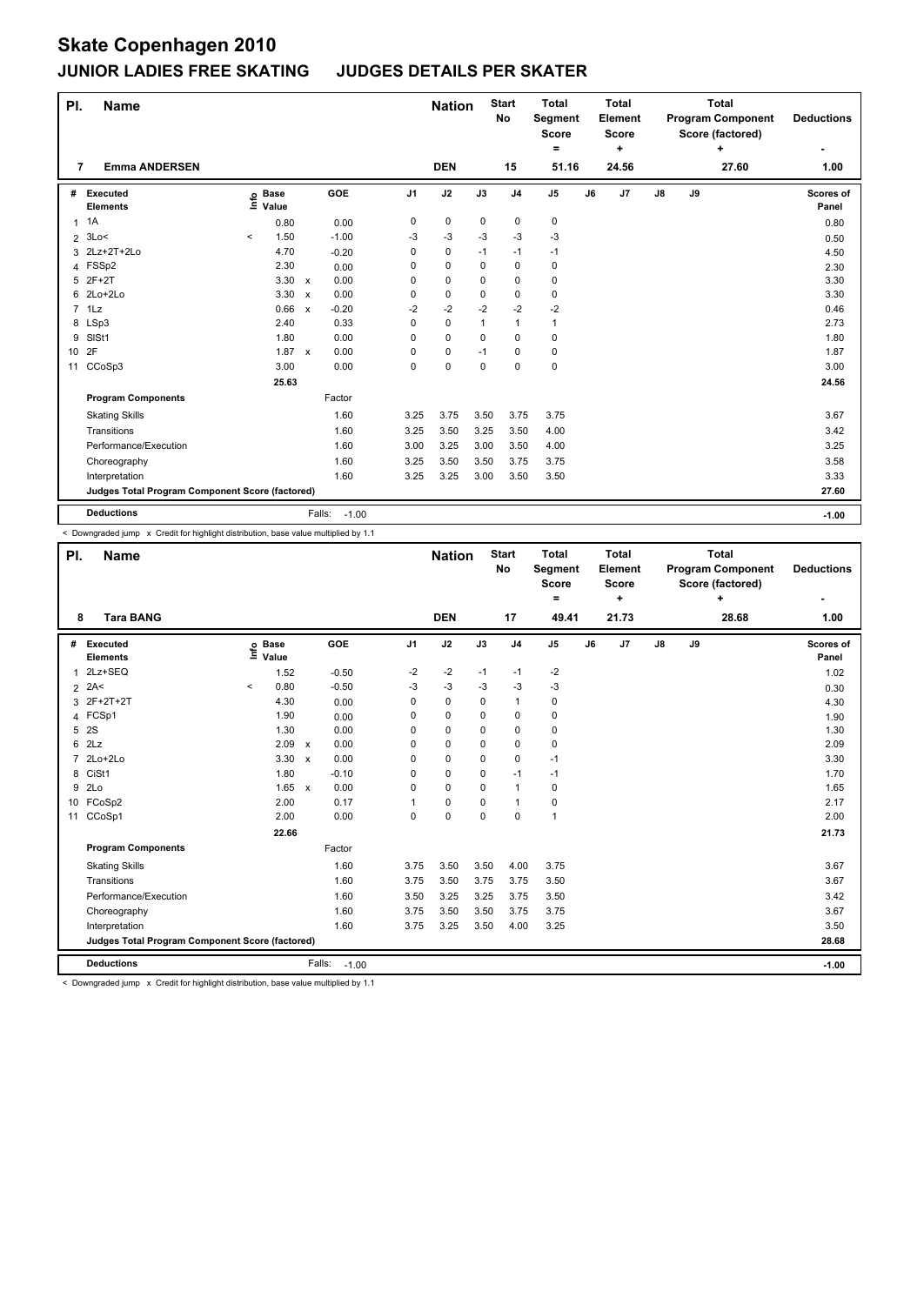| PI.            | <b>Name</b>                                     |                              |                           |                   |                | <b>Nation</b> |      | <b>Start</b><br>No | <b>Total</b><br>Segment<br><b>Score</b><br>= |    | <b>Total</b><br>Element<br><b>Score</b><br>٠ |    |    | <b>Total</b><br><b>Program Component</b><br>Score (factored)<br>÷ | <b>Deductions</b>  |
|----------------|-------------------------------------------------|------------------------------|---------------------------|-------------------|----------------|---------------|------|--------------------|----------------------------------------------|----|----------------------------------------------|----|----|-------------------------------------------------------------------|--------------------|
| 9              | <b>Celilie Bygnes MELING</b>                    |                              |                           |                   |                | <b>NOR</b>    |      | 16                 | 47.07                                        |    | 21.54                                        |    |    | 26.53                                                             | 1.00               |
| #              | Executed<br><b>Elements</b>                     | <b>Base</b><br>١nfo<br>Value |                           | GOE               | J <sub>1</sub> | J2            | J3   | J <sub>4</sub>     | J <sub>5</sub>                               | J6 | J7                                           | J8 | J9 |                                                                   | Scores of<br>Panel |
| 1              | 2A                                              | 3.50                         |                           | $-1.60$           | $-1$           | $-2$          | $-2$ | $-2$               | $-2$                                         |    |                                              |    |    |                                                                   | 1.90               |
| $\overline{2}$ | 2Lz                                             | 1.90                         |                           | $-1.00$           | -3             | $-3$          | -3   | -3                 | $-3$                                         |    |                                              |    |    |                                                                   | 0.90               |
|                | 3 2Lo+2T                                        | 2.80                         |                           | 0.00              | 0              | $\mathbf 0$   | 0    | $\mathbf 0$        | $\pmb{0}$                                    |    |                                              |    |    |                                                                   | 2.80               |
|                | 4 SISt1                                         | 1.80                         |                           | 0.00              | 0              | $\pmb{0}$     | $-1$ | $\pmb{0}$          | $\pmb{0}$                                    |    |                                              |    |    |                                                                   | 1.80               |
|                | 5 CCoSp3                                        | 3.00                         |                           | 0.00              | 0              | 0             | 0    | 0                  | 0                                            |    |                                              |    |    |                                                                   | 3.00               |
|                | 6 2F+2T                                         | 3.30                         | $\mathsf{x}$              | 0.00              | 0              | 0             | 0    | 0                  | $\pmb{0}$                                    |    |                                              |    |    |                                                                   | 3.30               |
| $\overline{7}$ | 2Lo                                             | 1.65                         | $\mathsf{x}$              | 0.00              | 0              | $\mathbf 0$   | 0    | 0                  | 0                                            |    |                                              |    |    |                                                                   | 1.65               |
|                | 8 FSSp1                                         | 2.00                         |                           | 0.00              | 0              | 0             | 0    | $\overline{1}$     | 0                                            |    |                                              |    |    |                                                                   | 2.00               |
| 9              | <b>2S</b>                                       | 1.43                         | $\mathsf{x}$              | 0.00              | 0              | $\mathbf 0$   | 0    | 0                  | $\pmb{0}$                                    |    |                                              |    |    |                                                                   | 1.43               |
|                | 10 2Lz                                          | 2.09                         | $\boldsymbol{\mathsf{x}}$ | $-0.73$           | $-1$           | $-3$          | $-2$ | $-2$               | $-3$                                         |    |                                              |    |    |                                                                   | 1.36               |
| 11             | SSp2                                            | 1.60                         |                           | $-0.20$           | $-1$           | 0             | 0    | $-1$               | $-1$                                         |    |                                              |    |    |                                                                   | 1.40               |
|                |                                                 | 25.07                        |                           |                   |                |               |      |                    |                                              |    |                                              |    |    |                                                                   | 21.54              |
|                | <b>Program Components</b>                       |                              |                           | Factor            |                |               |      |                    |                                              |    |                                              |    |    |                                                                   |                    |
|                | <b>Skating Skills</b>                           |                              |                           | 1.60              | 3.25           | 3.75          | 3.25 | 4.00               | 3.75                                         |    |                                              |    |    |                                                                   | 3.58               |
|                | Transitions                                     |                              |                           | 1.60              | 3.00           | 3.25          | 3.00 | 3.50               | 3.25                                         |    |                                              |    |    |                                                                   | 3.17               |
|                | Performance/Execution                           |                              |                           | 1.60              | 3.00           | 3.25          | 2.75 | 3.50               | 3.50                                         |    |                                              |    |    |                                                                   | 3.25               |
|                | Choreography                                    |                              |                           | 1.60              | 3.25           | 3.50          | 3.00 | 3.75               | 3.25                                         |    |                                              |    |    |                                                                   | 3.33               |
|                | Interpretation                                  |                              |                           | 1.60              | 3.00           | 3.25          | 3.00 | 3.50               | 3.50                                         |    |                                              |    |    |                                                                   | 3.25               |
|                | Judges Total Program Component Score (factored) |                              |                           |                   |                |               |      |                    |                                              |    |                                              |    |    |                                                                   | 26.53              |
|                | <b>Deductions</b>                               |                              |                           | Falls:<br>$-1.00$ |                |               |      |                    |                                              |    |                                              |    |    |                                                                   | $-1.00$            |

x Credit for highlight distribution, base value multiplied by 1.1

| PI.            | <b>Name</b>                                     |         |                      |              |         |                | <b>Nation</b> |          | <b>Start</b><br>No | <b>Total</b><br>Segment<br><b>Score</b> |    | <b>Total</b><br>Element<br><b>Score</b> |            |    | <b>Total</b><br><b>Program Component</b><br>Score (factored) | <b>Deductions</b>  |
|----------------|-------------------------------------------------|---------|----------------------|--------------|---------|----------------|---------------|----------|--------------------|-----------------------------------------|----|-----------------------------------------|------------|----|--------------------------------------------------------------|--------------------|
| 10             | <b>Jennifer OLOFSSON</b>                        |         |                      |              |         |                | <b>SWE</b>    |          | 12                 | $\equiv$<br>46.37                       |    | ٠<br>20.97                              |            |    | ٠<br>26.40                                                   | 1.00               |
| #              | Executed<br><b>Elements</b>                     | ١nf٥    | <b>Base</b><br>Value |              | GOE     | J <sub>1</sub> | J2            | J3       | J <sub>4</sub>     | J <sub>5</sub>                          | J6 | J7                                      | ${\sf J8}$ | J9 |                                                              | Scores of<br>Panel |
| 1              | $2F+2T$                                         |         | 3.00                 |              | 0.17    | 0              | $\mathbf{1}$  | 0        | 0                  | 1                                       |    |                                         |            |    |                                                              | 3.17               |
|                | $2$ 2A<                                         | $\prec$ | 0.80                 |              | $-0.50$ | $-3$           | $-3$          | $-2$     | $-3$               | $-3$                                    |    |                                         |            |    |                                                              | 0.30               |
|                | 3 FSSp3                                         |         | 2.60                 |              | 0.00    | 0              | 0             | 0        | $\mathbf 0$        | 1                                       |    |                                         |            |    |                                                              | 2.60               |
| 4              | CiSt1                                           |         | 1.80                 |              | 0.00    | 0              | 0             | 0        | 0                  | 0                                       |    |                                         |            |    |                                                              | 1.80               |
| 5              | CSSp2                                           |         | 2.30                 |              | 0.00    | 0              | 0             | 0        | 0                  | 0                                       |    |                                         |            |    |                                                              | 2.30               |
| 6              | 2Lo                                             |         | $1.65 \times$        |              | 0.00    | 0              | $\mathbf 0$   | 0        | 0                  | 1                                       |    |                                         |            |    |                                                              | 1.65               |
| $\overline{7}$ | 3S<                                             | $\prec$ | 1.43                 | $\mathsf{x}$ | $-1.00$ | 0              | $-3$          | $-3$     | $-3$               | $-3$                                    |    |                                         |            |    |                                                              | 0.43               |
|                | 8 1Lz+2T+2T                                     |         | $3.52 \times$        |              | 0.00    | 0              | $\mathbf 0$   | 0        | 0                  | 0                                       |    |                                         |            |    |                                                              | 3.52               |
|                | 9 1F                                            |         | 0.55 x               |              | 0.00    | 0              | 0             | 0        | 0                  | 0                                       |    |                                         |            |    |                                                              | 0.55               |
|                | 10 2Lo                                          |         | $1.65 \times$        |              | 0.00    | $\Omega$       | $\mathbf 0$   | 0        | 0                  | 0                                       |    |                                         |            |    |                                                              | 1.65               |
|                | 11 CCoSp3                                       |         | 3.00                 |              | 0.00    | $-1$           | $\mathbf 0$   | $\Omega$ | $\mathbf 0$        | 0                                       |    |                                         |            |    |                                                              | 3.00               |
|                |                                                 |         | 22.30                |              |         |                |               |          |                    |                                         |    |                                         |            |    |                                                              | 20.97              |
|                | <b>Program Components</b>                       |         |                      |              | Factor  |                |               |          |                    |                                         |    |                                         |            |    |                                                              |                    |
|                | <b>Skating Skills</b>                           |         |                      |              | 1.60    | 3.00           | 3.50          | 3.25     | 3.75               | 3.50                                    |    |                                         |            |    |                                                              | 3.42               |
|                | Transitions                                     |         |                      |              | 1.60    | 3.00           | 3.25          | 3.00     | 3.25               | 3.25                                    |    |                                         |            |    |                                                              | 3.17               |
|                | Performance/Execution                           |         |                      |              | 1.60    | 3.25           | 3.25          | 3.00     | 3.50               | 3.50                                    |    |                                         |            |    |                                                              | 3.33               |
|                | Choreography                                    |         |                      |              | 1.60    | 3.25           | 3.50          | 3.50     | 3.50               | 3.75                                    |    |                                         |            |    |                                                              | 3.50               |
|                | Interpretation                                  |         |                      |              | 1.60    | 3.00           | 3.00          | 3.00     | 3.25               | 3.75                                    |    |                                         |            |    |                                                              | 3.08               |
|                | Judges Total Program Component Score (factored) |         |                      |              |         |                |               |          |                    |                                         |    |                                         |            |    |                                                              | 26.40              |
|                | <b>Deductions</b>                               |         |                      | Falls:       | $-1.00$ |                |               |          |                    |                                         |    |                                         |            |    |                                                              | $-1.00$            |

< Downgraded jump x Credit for highlight distribution, base value multiplied by 1.1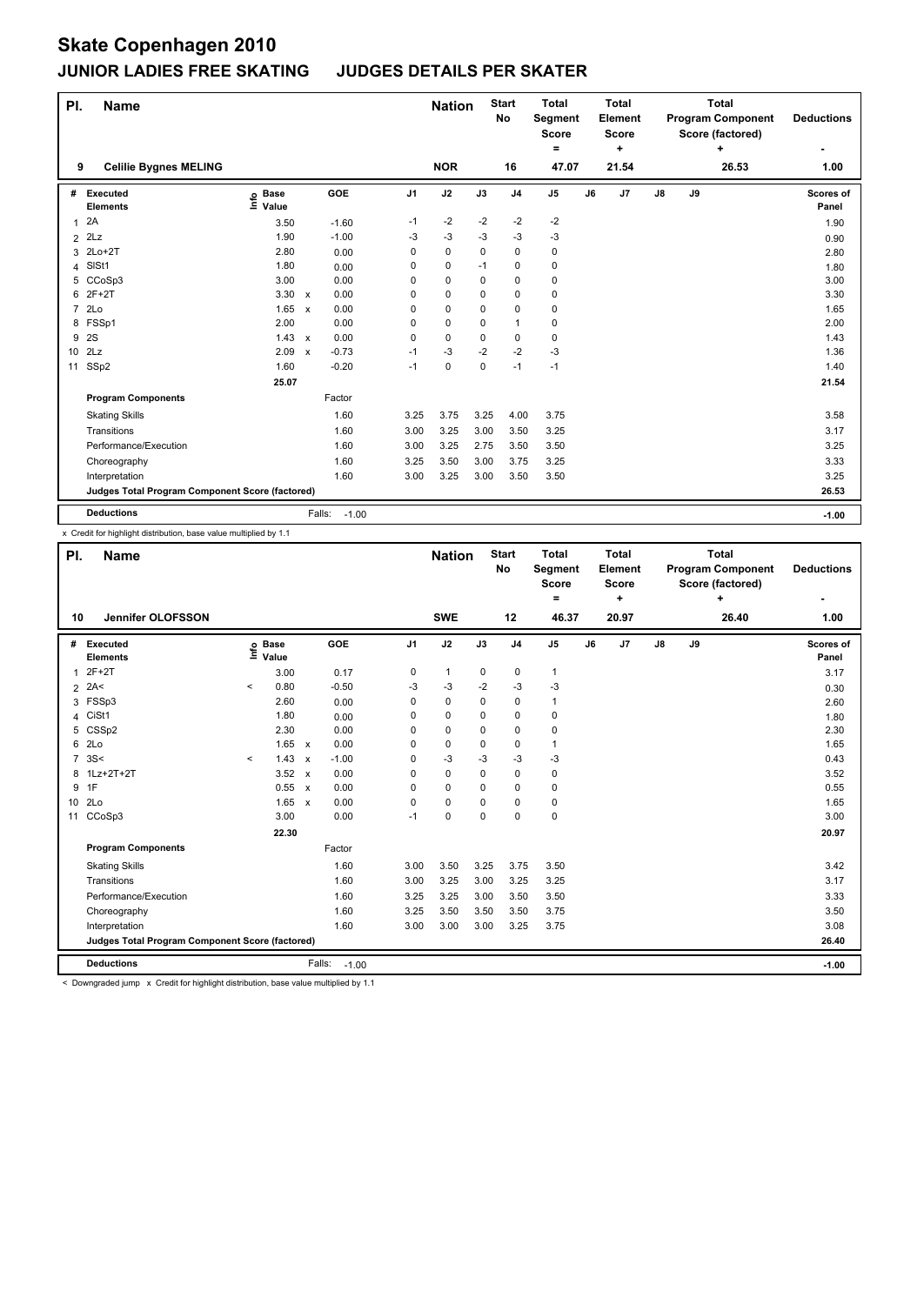| PI.            | <b>Name</b>                                     |                            |                           |         |                | <b>Nation</b> |      | <b>Start</b><br>No | <b>Total</b><br>Segment<br><b>Score</b><br>= |    | <b>Total</b><br>Element<br>Score<br>٠ |               |    | <b>Total</b><br><b>Program Component</b><br>Score (factored)<br>٠ | <b>Deductions</b>  |
|----------------|-------------------------------------------------|----------------------------|---------------------------|---------|----------------|---------------|------|--------------------|----------------------------------------------|----|---------------------------------------|---------------|----|-------------------------------------------------------------------|--------------------|
| 11             | <b>Nikola Vibe ETTRUP</b>                       |                            |                           |         |                | <b>DEN</b>    |      | 10                 | 43.72                                        |    | 21.05                                 |               |    | 22.67                                                             | 0.00               |
| #              | Executed<br><b>Elements</b>                     | <b>Base</b><br>۴ô<br>Value |                           | GOE     | J <sub>1</sub> | J2            | J3   | J <sub>4</sub>     | J <sub>5</sub>                               | J6 | J7                                    | $\mathsf{J}8$ | J9 |                                                                   | Scores of<br>Panel |
| 1              | 2A                                              | 3.50                       |                           | $-1.33$ | $-2$           | $-1$          | $-2$ | $-2$               | $-1$                                         |    |                                       |               |    |                                                                   | 2.17               |
|                | 2 1F+SEQ                                        | 0.40                       |                           | $-0.17$ | $-1$           | $-1$          | -3   | $-2$               | -2                                           |    |                                       |               |    |                                                                   | 0.23               |
| 3              | 2Lz                                             | 1.90                       |                           | 0.00    | 0              | $\mathbf 0$   | 0    | 0                  | 0                                            |    |                                       |               |    |                                                                   | 1.90               |
|                | 4 FSSp2                                         | 2.30                       |                           | 0.00    | 0              | 0             | 0    | 0                  | $\mathbf 0$                                  |    |                                       |               |    |                                                                   | 2.30               |
|                | 5 2Lo                                           | 1.50                       |                           | $-0.20$ | 0              | $\pmb{0}$     | $-1$ | $-1$               | $-1$                                         |    |                                       |               |    |                                                                   | 1.30               |
|                | 6 2Lo+2Lo+1Lo                                   | 3.85 x                     |                           | $-0.20$ | $-1$           | $-1$          | 0    | 0                  | $-1$                                         |    |                                       |               |    |                                                                   | 3.65               |
| $\overline{7}$ | 2F                                              | 1.87                       | $\boldsymbol{\mathsf{x}}$ | $-0.50$ | 0              | $-1$          | $-2$ | $-2$               | $-2$                                         |    |                                       |               |    |                                                                   | 1.37               |
|                | 8 2S                                            | 1.43                       | $\mathsf{x}$              | $-0.20$ | 0              | $\mathbf 0$   | $-1$ | $-1$               | $-1$                                         |    |                                       |               |    |                                                                   | 1.23               |
| 9              | CSSp2                                           | 2.30                       |                           | 0.00    | 0              | $-1$          | 0    | $\mathbf 0$        | $\mathbf 0$                                  |    |                                       |               |    |                                                                   | 2.30               |
|                | 10 SISt1                                        | 1.80                       |                           | $-0.20$ | 0              | 0             | $-1$ | $-1$               | $-2$                                         |    |                                       |               |    |                                                                   | 1.60               |
|                | 11 CoSp4                                        | 3.00                       |                           | 0.00    | 0              | 0             | 0    | $\mathbf 0$        | $\mathbf 0$                                  |    |                                       |               |    |                                                                   | 3.00               |
|                |                                                 | 23.85                      |                           |         |                |               |      |                    |                                              |    |                                       |               |    |                                                                   | 21.05              |
|                | <b>Program Components</b>                       |                            |                           | Factor  |                |               |      |                    |                                              |    |                                       |               |    |                                                                   |                    |
|                | <b>Skating Skills</b>                           |                            |                           | 1.60    | 3.00           | 3.25          | 3.00 | 3.25               | 3.00                                         |    |                                       |               |    |                                                                   | 3.08               |
|                | Transitions                                     |                            |                           | 1.60    | 2.75           | 3.00          | 2.75 | 2.75               | 2.25                                         |    |                                       |               |    |                                                                   | 2.75               |
|                | Performance/Execution                           |                            |                           | 1.60    | 3.00           | 2.75          | 2.75 | 2.75               | 2.75                                         |    |                                       |               |    |                                                                   | 2.75               |
|                | Choreography                                    |                            |                           | 1.60    | 3.00           | 3.00          | 2.75 | 3.00               | 2.75                                         |    |                                       |               |    |                                                                   | 2.92               |
|                | Interpretation                                  |                            |                           | 1.60    | 2.75           | 2.75          | 2.50 | 2.75               | 2.50                                         |    |                                       |               |    |                                                                   | 2.67               |
|                | Judges Total Program Component Score (factored) |                            |                           |         |                |               |      |                    |                                              |    |                                       |               |    |                                                                   | 22.67              |
|                | <b>Deductions</b>                               |                            |                           |         |                |               |      |                    |                                              |    |                                       |               |    |                                                                   | 0.00               |

x Credit for highlight distribution, base value multiplied by 1.1

| PI.            | <b>Name</b>                                     |                              |                                      |                | <b>Nation</b> |             | <b>Start</b><br><b>No</b> | <b>Total</b><br>Segment<br><b>Score</b><br>= |    | <b>Total</b><br>Element<br><b>Score</b> |               |    | <b>Total</b><br><b>Program Component</b><br>Score (factored)<br>٠ | <b>Deductions</b>  |
|----------------|-------------------------------------------------|------------------------------|--------------------------------------|----------------|---------------|-------------|---------------------------|----------------------------------------------|----|-----------------------------------------|---------------|----|-------------------------------------------------------------------|--------------------|
| 12             | <b>Stine Nervik NIELSEN</b>                     |                              |                                      |                | <b>NOR</b>    |             | 1                         | 42.68                                        |    | ٠<br>20.56                              |               |    | 22.12                                                             | 0.00               |
| #              | Executed<br><b>Elements</b>                     | <b>Base</b><br>١nf٥<br>Value | <b>GOE</b>                           | J <sub>1</sub> | J2            | J3          | J <sub>4</sub>            | J <sub>5</sub>                               | J6 | J <sub>7</sub>                          | $\mathsf{J}8$ | J9 |                                                                   | Scores of<br>Panel |
|                | $1 \t1A$                                        | 0.80                         | 0.00                                 | 0              | 0             | $\mathbf 0$ | $\mathbf 0$               | 0                                            |    |                                         |               |    |                                                                   | 0.80               |
|                | 2 2Lz+2T                                        | 3.20                         | $-0.20$                              | 0              | $-1$          | $-1$        | 0                         | $-1$                                         |    |                                         |               |    |                                                                   | 3.00               |
| 3              | $2F+2T$                                         | 3.00                         | 0.00                                 | 0              | $\mathbf 0$   | $-1$        | $\mathbf 0$               | 0                                            |    |                                         |               |    |                                                                   | 3.00               |
| 4              | FCCoSp3                                         | 3.00                         | $-0.20$                              | 0              | $-1$          | $-1$        | $-1$                      | 0                                            |    |                                         |               |    |                                                                   | 2.80               |
| 5              | 1Lo                                             | 0.50                         | $-0.03$                              | 0              | $\pmb{0}$     | $-1$        | $-1$                      | 0                                            |    |                                         |               |    |                                                                   | 0.47               |
| 6              | CCoSp1                                          | 2.00                         | 0.00                                 | $\Omega$       | $\mathbf 0$   | $\Omega$    | $\mathbf 0$               | 0                                            |    |                                         |               |    |                                                                   | 2.00               |
| $\overline{7}$ | SISt1                                           | 1.80                         | 0.00                                 | $\Omega$       | $\pmb{0}$     | $-1$        | $\mathbf 0$               | 0                                            |    |                                         |               |    |                                                                   | 1.80               |
| 8              | 2F                                              | 1.87                         | $-0.30$<br>$\pmb{\chi}$              | $-1$           | $-1$          | $-1$        | $-1$                      | 0                                            |    |                                         |               |    |                                                                   | 1.57               |
| 9              | 2Lz                                             | 2.09                         | $-0.30$<br>$\boldsymbol{\mathsf{x}}$ | $-1$           | $-1$          | $-1$        | $-1$                      | $-1$                                         |    |                                         |               |    |                                                                   | 1.79               |
| 10 2T          |                                                 | $1.43 \times$                | 0.00                                 | $\Omega$       | $\mathbf 0$   | 0           | $\mathbf 0$               | 0                                            |    |                                         |               |    |                                                                   | 1.43               |
|                | 11 LSp2                                         | 1.90                         | 0.00                                 | $\Omega$       | 0             | 0           | $\mathbf 0$               | $\mathbf{1}$                                 |    |                                         |               |    |                                                                   | 1.90               |
|                |                                                 | 21.59                        |                                      |                |               |             |                           |                                              |    |                                         |               |    |                                                                   | 20.56              |
|                | <b>Program Components</b>                       |                              | Factor                               |                |               |             |                           |                                              |    |                                         |               |    |                                                                   |                    |
|                | <b>Skating Skills</b>                           |                              | 1.60                                 | 2.75           | 3.25          | 3.00        | 2.75                      | 3.25                                         |    |                                         |               |    |                                                                   | 3.00               |
|                | Transitions                                     |                              | 1.60                                 | 2.75           | 3.25          | 2.75        | 2.25                      | 3.00                                         |    |                                         |               |    |                                                                   | 2.83               |
|                | Performance/Execution                           |                              | 1.60                                 | 2.50           | 3.00          | 2.50        | 2.50                      | 2.75                                         |    |                                         |               |    |                                                                   | 2.58               |
|                | Choreography                                    |                              | 1.60                                 | 2.75           | 3.00          | 2.75        | 2.75                      | 3.25                                         |    |                                         |               |    |                                                                   | 2.83               |
|                | Interpretation                                  |                              | 1.60                                 | 2.50           | 3.00          | 2.25        | 2.50                      | 2.75                                         |    |                                         |               |    |                                                                   | 2.58               |
|                | Judges Total Program Component Score (factored) |                              |                                      |                |               |             |                           |                                              |    |                                         |               |    |                                                                   | 22.12              |
|                | <b>Deductions</b>                               |                              |                                      |                |               |             |                           |                                              |    |                                         |               |    |                                                                   | 0.00               |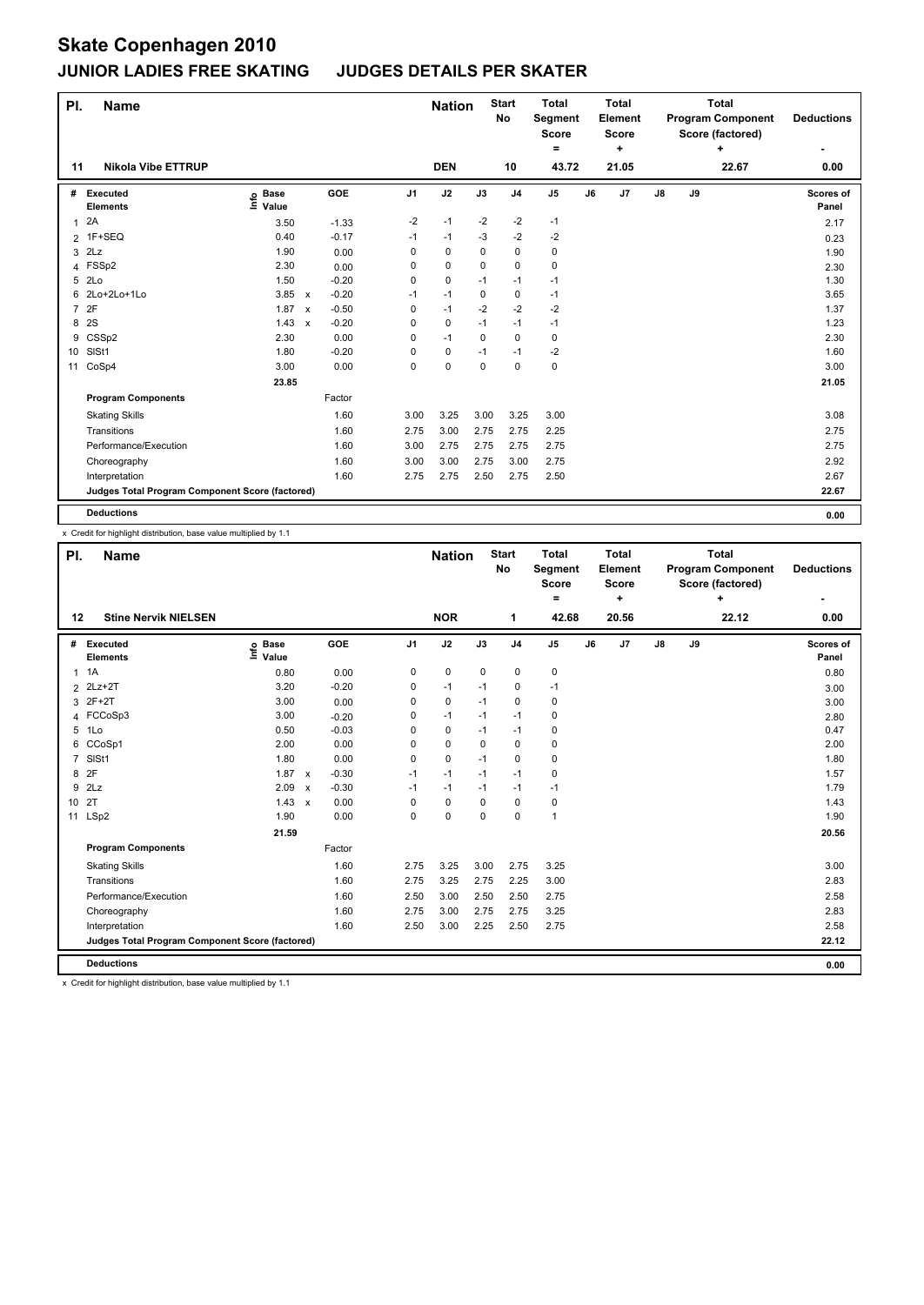| PI. | <b>Name</b>                                     |         |                            |              |                   |                | <b>Nation</b> |             | <b>Start</b><br>No | <b>Total</b><br>Segment<br><b>Score</b><br>Ξ. |    | <b>Total</b><br>Element<br><b>Score</b><br>٠ |    |    | <b>Total</b><br><b>Program Component</b><br>Score (factored)<br>÷ | <b>Deductions</b>  |
|-----|-------------------------------------------------|---------|----------------------------|--------------|-------------------|----------------|---------------|-------------|--------------------|-----------------------------------------------|----|----------------------------------------------|----|----|-------------------------------------------------------------------|--------------------|
| 13  | <b>Lene Marie STENERSEN</b>                     |         |                            |              |                   |                | <b>NOR</b>    |             | 14                 | 42.58                                         |    | 17.71                                        |    |    | 25.87                                                             | 1.00               |
| #   | Executed<br><b>Elements</b>                     |         | e Base<br>E Value<br>Value |              | GOE               | J <sub>1</sub> | J2            | J3          | J <sub>4</sub>     | J <sub>5</sub>                                | J6 | J7                                           | J8 | J9 |                                                                   | Scores of<br>Panel |
| 1   | 2A<                                             | $\,<\,$ | 0.80                       |              | $-0.50$           | $-3$           | $-3$          | $-3$        | $-3$               | -3                                            |    |                                              |    |    |                                                                   | 0.30               |
|     | $2 \, 3S <$                                     | $\prec$ | 1.30                       |              | $-0.60$           | $-1$           | $-2$          | $-2$        | $-2$               | -2                                            |    |                                              |    |    |                                                                   | 0.70               |
|     | 3 2Lo+2T                                        |         | 2.80                       |              | 0.00              | 0              | 0             | 0           | 0                  | 0                                             |    |                                              |    |    |                                                                   | 2.80               |
|     | 4 FCSp1                                         |         | 1.90                       |              | 0.00              | 0              | $\mathbf 0$   | 0           | 0                  | 0                                             |    |                                              |    |    |                                                                   | 1.90               |
| 5   | 2F                                              | -1      | 1.70                       |              | $-1.00$           | $-3$           | $-3$          | $-3$        | $-3$               | $-3$                                          |    |                                              |    |    |                                                                   | 0.70               |
| 6   | 2F                                              |         | 1.70                       |              | $-0.10$           | 0              | $\mathbf 0$   | $-1$        | 0                  | $-1$                                          |    |                                              |    |    |                                                                   | 1.60               |
| 7   | FCoSp1                                          |         | 1.70                       |              | 0.00              | 0              | $\mathbf 0$   | $-1$        | 0                  | 0                                             |    |                                              |    |    |                                                                   | 1.70               |
| 8   | 2Lo                                             |         | 1.65                       | $\mathbf{x}$ | 0.00              | 0              | $\mathbf 0$   | $\Omega$    | $\mathbf 0$        | $\pmb{0}$                                     |    |                                              |    |    |                                                                   | 1.65               |
| 9   | SISt1                                           |         | 1.80                       |              | 0.00              | 0              | $\mathbf 0$   | 0           | $\mathbf 0$        | $\pmb{0}$                                     |    |                                              |    |    |                                                                   | 1.80               |
|     | 10 2S+2T                                        |         | 2.86 x                     |              | $-0.30$           | $-2$           | $-1$          | $-1$        | $-1$               | $-1$                                          |    |                                              |    |    |                                                                   | 2.56               |
| 11  | CCoSp1                                          |         | 2.00                       |              | 0.00              | 0              | $\pmb{0}$     | $\mathbf 0$ | $-1$               | $\pmb{0}$                                     |    |                                              |    |    |                                                                   | 2.00               |
|     |                                                 |         | 20.21                      |              |                   |                |               |             |                    |                                               |    |                                              |    |    |                                                                   | 17.71              |
|     | <b>Program Components</b>                       |         |                            |              | Factor            |                |               |             |                    |                                               |    |                                              |    |    |                                                                   |                    |
|     | <b>Skating Skills</b>                           |         |                            |              | 1.60              | 3.00           | 3.50          | 3.25        | 3.75               | 3.50                                          |    |                                              |    |    |                                                                   | 3.42               |
|     | Transitions                                     |         |                            |              | 1.60              | 3.00           | 3.25          | 3.25        | 3.25               | 3.25                                          |    |                                              |    |    |                                                                   | 3.25               |
|     | Performance/Execution                           |         |                            |              | 1.60              | 2.75           | 3.00          | 3.00        | 3.50               | 3.50                                          |    |                                              |    |    |                                                                   | 3.17               |
|     | Choreography                                    |         |                            |              | 1.60              | 3.00           | 3.25          | 3.00        | 3.50               | 3.75                                          |    |                                              |    |    |                                                                   | 3.25               |
|     | Interpretation                                  |         |                            |              | 1.60              | 2.75           | 3.00          | 3.00        | 3.25               | 3.25                                          |    |                                              |    |    |                                                                   | 3.08               |
|     | Judges Total Program Component Score (factored) |         |                            |              |                   |                |               |             |                    |                                               |    |                                              |    |    |                                                                   | 25.87              |
|     | <b>Deductions</b>                               |         |                            |              | Falls:<br>$-1.00$ |                |               |             |                    |                                               |    |                                              |    |    |                                                                   | $-1.00$            |

< Downgraded jump x Credit for highlight distribution, base value multiplied by 1.1 ! Jump take off with wrong edge (short)

| PI.             | <b>Name</b>                                     |                            |              |         |                | <b>Nation</b> |              | <b>Start</b><br><b>No</b> | <b>Total</b><br>Segment<br><b>Score</b><br>$=$ |    | <b>Total</b><br>Element<br><b>Score</b><br>÷ |            |    | <b>Total</b><br><b>Program Component</b><br>Score (factored)<br>÷ | <b>Deductions</b>  |
|-----------------|-------------------------------------------------|----------------------------|--------------|---------|----------------|---------------|--------------|---------------------------|------------------------------------------------|----|----------------------------------------------|------------|----|-------------------------------------------------------------------|--------------------|
| 14              | Josefin HOLMSTRÖM                               |                            |              |         |                | <b>SWE</b>    |              | 9                         | 41.51                                          |    | 19.04                                        |            |    | 23.47                                                             | 1.00               |
| #               | Executed<br><b>Elements</b>                     | e Base<br>E Value<br>Value | <b>GOE</b>   |         | J <sub>1</sub> | J2            | J3           | J <sub>4</sub>            | J <sub>5</sub>                                 | J6 | J7                                           | ${\sf J8}$ | J9 |                                                                   | Scores of<br>Panel |
| 1               | $2F+2T$                                         | 3.00                       |              | 0.17    | 0              | 0             | $\mathbf{1}$ | $\mathbf{1}$              | 0                                              |    |                                              |            |    |                                                                   | 3.17               |
| $\overline{2}$  | 2Lo                                             | 1.50                       |              | 0.00    | 0              | 0             | 0            | 0                         | 0                                              |    |                                              |            |    |                                                                   | 1.50               |
| 3               | 2Lz                                             | 1.90                       |              | $-0.60$ | $-2$           | $-2$          | $-2$         | $-2$                      | $-2$                                           |    |                                              |            |    |                                                                   | 1.30               |
| 4               | FSSp1                                           | 2.00                       |              | $-1.00$ | $-3$           | $-3$          | $-3$         | $-3$                      | $-3$                                           |    |                                              |            |    |                                                                   | 1.00               |
| 5               | CiSt1                                           | 1.80                       |              | $-0.20$ | 0              | $\mathbf 0$   | $-1$         | $-1$                      | $-2$                                           |    |                                              |            |    |                                                                   | 1.60               |
| 6               | 2S                                              | 1.43                       | $\mathsf{x}$ | 0.00    | 0              | $\pmb{0}$     | $\Omega$     | $\mathbf 0$               | 0                                              |    |                                              |            |    |                                                                   | 1.43               |
| $\overline{7}$  | CCoSp2                                          | 2.50                       |              | 0.00    | $\Omega$       | $\mathbf 0$   | 0            | $\Omega$                  | $-2$                                           |    |                                              |            |    |                                                                   | 2.50               |
| 8               | 2F                                              | 1.87                       | $\mathsf{x}$ | 0.00    | 0              | $\pmb{0}$     | 0            | $\mathbf 0$               | 0                                              |    |                                              |            |    |                                                                   | 1.87               |
| 9               | 2Lz                                             | 2.09                       | $\mathsf{x}$ | $-0.60$ | $-2$           | $-2$          | $-2$         | $-2$                      | $-2$                                           |    |                                              |            |    |                                                                   | 1.49               |
| 10 <sup>°</sup> | 1A                                              | 0.88                       | $\mathsf{x}$ | 0.00    | $\Omega$       | 0             | 0            | $\mathbf 0$               | 0                                              |    |                                              |            |    |                                                                   | 0.88               |
| 11              | CSSp2                                           | 2.30                       |              | 0.00    | 0              | $\mathbf 0$   | $\Omega$     | $\Omega$                  | 0                                              |    |                                              |            |    |                                                                   | 2.30               |
|                 |                                                 | 21.27                      |              |         |                |               |              |                           |                                                |    |                                              |            |    |                                                                   | 19.04              |
|                 | <b>Program Components</b>                       |                            | Factor       |         |                |               |              |                           |                                                |    |                                              |            |    |                                                                   |                    |
|                 | <b>Skating Skills</b>                           |                            |              | 1.60    | 3.00           | 3.25          | 3.25         | 3.50                      | 3.00                                           |    |                                              |            |    |                                                                   | 3.17               |
|                 | Transitions                                     |                            |              | 1.60    | 2.75           | 2.75          | 3.00         | 3.25                      | 2.50                                           |    |                                              |            |    |                                                                   | 2.83               |
|                 | Performance/Execution                           |                            |              | 1.60    | 3.00           | 3.25          | 2.75         | 3.25                      | 2.75                                           |    |                                              |            |    |                                                                   | 3.00               |
|                 | Choreography                                    |                            |              | 1.60    | 2.75           | 3.25          | 2.75         | 3.25                      | 3.00                                           |    |                                              |            |    |                                                                   | 3.00               |
|                 | Interpretation                                  |                            |              | 1.60    | 2.75           | 2.75          | 2.50         | 3.25                      | 2.25                                           |    |                                              |            |    |                                                                   | 2.67               |
|                 | Judges Total Program Component Score (factored) |                            |              |         |                |               |              |                           |                                                |    |                                              |            |    |                                                                   | 23.47              |
|                 | <b>Deductions</b>                               |                            | Falls:       | $-1.00$ |                |               |              |                           |                                                |    |                                              |            |    |                                                                   | $-1.00$            |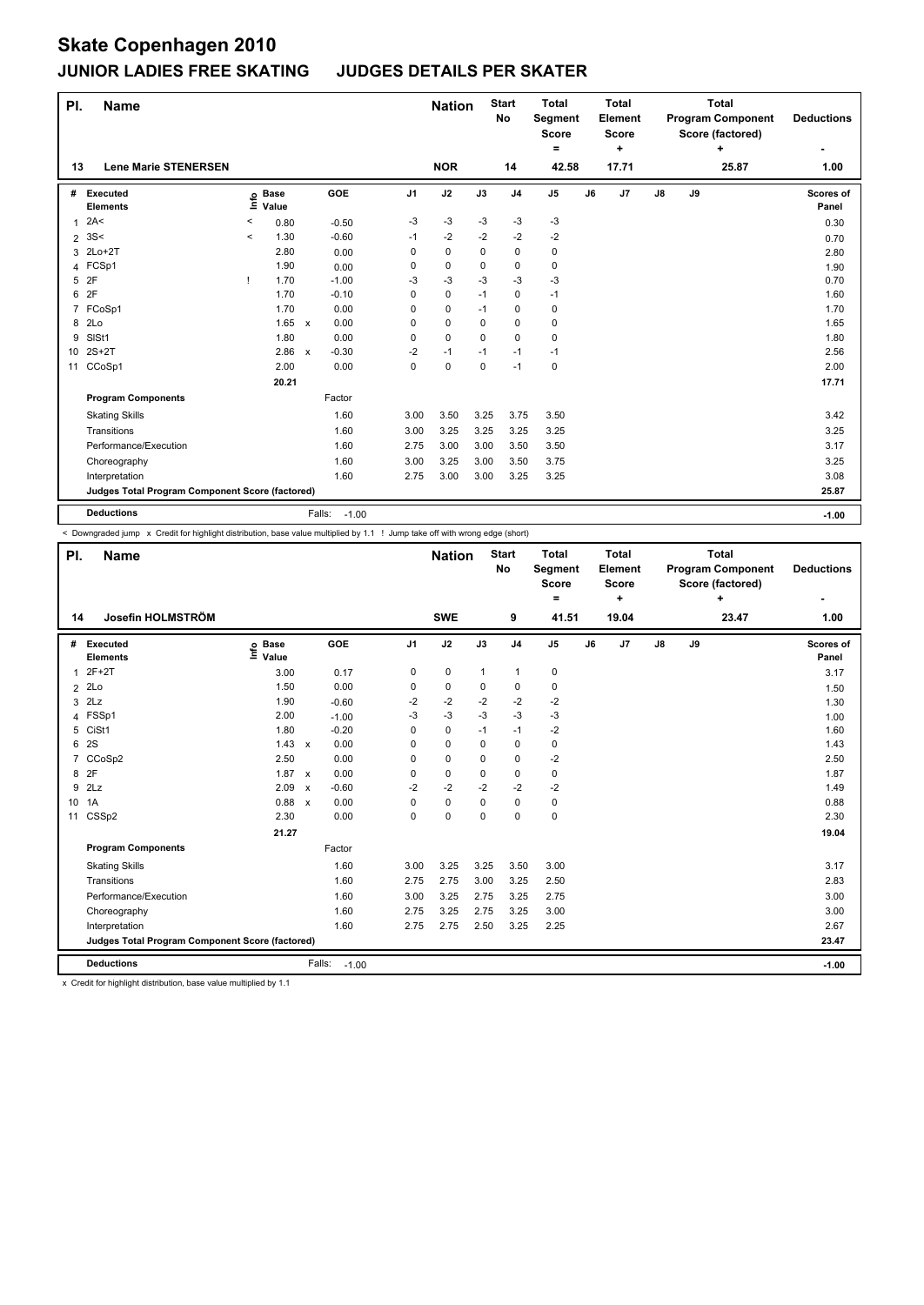| PI.            | <b>Name</b>                                     |                            |                           |         |                | <b>Nation</b> |             | <b>Start</b><br>No | <b>Total</b><br>Segment<br><b>Score</b><br>٠ |    | <b>Total</b><br>Element<br><b>Score</b><br>÷ |               |    | <b>Total</b><br><b>Program Component</b><br>Score (factored)<br>٠ | <b>Deductions</b>  |
|----------------|-------------------------------------------------|----------------------------|---------------------------|---------|----------------|---------------|-------------|--------------------|----------------------------------------------|----|----------------------------------------------|---------------|----|-------------------------------------------------------------------|--------------------|
| 15             | <b>Julie BERTELSEN</b>                          |                            |                           |         |                | <b>DEN</b>    |             | 7                  | 40.68                                        |    | 18.15                                        |               |    | 22.53                                                             | 0.00               |
| #              | Executed<br><b>Elements</b>                     | e Base<br>E Value<br>Value |                           | GOE     | J <sub>1</sub> | J2            | J3          | J <sub>4</sub>     | J <sub>5</sub>                               | J6 | J <sub>7</sub>                               | $\mathsf{J}8$ | J9 |                                                                   | Scores of<br>Panel |
| 1              | $2Lz+2T$                                        | 3.20                       |                           | 0.00    | 0              | $\pmb{0}$     | $\mathbf 0$ | 0                  | $-1$                                         |    |                                              |               |    |                                                                   | 3.20               |
| $\overline{2}$ | 1A                                              | 0.80                       |                           | 0.00    | 0              | 0             | 0           | 0                  | 0                                            |    |                                              |               |    |                                                                   | 0.80               |
|                | 3 FCSp1                                         | 1.90                       |                           | 0.00    | 0              | 0             | 0           | 1                  | 0                                            |    |                                              |               |    |                                                                   | 1.90               |
|                | 4 1F+1T                                         | 0.90                       |                           | $-0.17$ | $-2$           | $-2$          | $-1$        | $-2$               | $-1$                                         |    |                                              |               |    |                                                                   | 0.73               |
| 5              | SISt1                                           | 1.80                       |                           | 0.00    | 0              | 0             | 0           | 0                  | $-1$                                         |    |                                              |               |    |                                                                   | 1.80               |
|                | 6 CSp                                           | 0.00                       |                           | 0.00    | $\sim$         |               |             |                    | -                                            |    |                                              |               |    |                                                                   | 0.00               |
| $\overline{7}$ | 2F                                              | $1.87 \times$              |                           | 0.00    | $-1$           | 0             | 0           | 0                  | $\pmb{0}$                                    |    |                                              |               |    |                                                                   | 1.87               |
|                | 8 2S+1T                                         | 1.87                       | $\mathsf{x}$              | $-0.10$ | $-1$           | $-1$          | 0           | 0                  | 0                                            |    |                                              |               |    |                                                                   | 1.77               |
| 9              | 2T                                              | 1.43                       | $\mathsf{x}$              | 0.00    | $-1$           | 0             | 0           | 0                  | 0                                            |    |                                              |               |    |                                                                   | 1.43               |
|                | 10 2Lo                                          | 1.65                       | $\boldsymbol{\mathsf{x}}$ | 0.00    | 0              | 0             | 0           | 0                  | 0                                            |    |                                              |               |    |                                                                   | 1.65               |
| 11             | CCoSp3                                          | 3.00                       |                           | 0.00    | 0              | 0             | 0           | 0                  | $\mathbf 0$                                  |    |                                              |               |    |                                                                   | 3.00               |
|                |                                                 | 18.42                      |                           |         |                |               |             |                    |                                              |    |                                              |               |    |                                                                   | 18.15              |
|                | <b>Program Components</b>                       |                            |                           | Factor  |                |               |             |                    |                                              |    |                                              |               |    |                                                                   |                    |
|                | <b>Skating Skills</b>                           |                            |                           | 1.60    | 2.75           | 3.25          | 3.25        | 3.25               | 2.75                                         |    |                                              |               |    |                                                                   | 3.08               |
|                | Transitions                                     |                            |                           | 1.60    | 2.50           | 2.75          | 3.00        | 3.00               | 2.50                                         |    |                                              |               |    |                                                                   | 2.75               |
|                | Performance/Execution                           |                            |                           | 1.60    | 2.75           | 2.50          | 3.00        | 3.00               | 2.50                                         |    |                                              |               |    |                                                                   | 2.75               |
|                | Choreography                                    |                            |                           | 1.60    | 2.75           | 2.75          | 3.25        | 3.00               | 2.75                                         |    |                                              |               |    |                                                                   | 2.83               |
|                | Interpretation                                  |                            |                           | 1.60    | 2.75           | 2.50          | 3.00        | 2.75               | 2.25                                         |    |                                              |               |    |                                                                   | 2.67               |
|                | Judges Total Program Component Score (factored) |                            |                           |         |                |               |             |                    |                                              |    |                                              |               |    |                                                                   | 22.53              |
|                | <b>Deductions</b>                               |                            |                           |         |                |               |             |                    |                                              |    |                                              |               |    |                                                                   | 0.00               |

x Credit for highlight distribution, base value multiplied by 1.1 ! Jump take off with wrong edge (short)

| PI.             | <b>Name</b>                                     |         |                      |              |         | <b>Nation</b>  |              | <b>Start</b><br><b>No</b> | <b>Total</b><br><b>Segment</b><br><b>Score</b><br>۰ |                | <b>Total</b><br>Element<br><b>Score</b><br>÷ |       |    | <b>Total</b><br><b>Program Component</b><br>Score (factored)<br>٠ | <b>Deductions</b> |                    |
|-----------------|-------------------------------------------------|---------|----------------------|--------------|---------|----------------|--------------|---------------------------|-----------------------------------------------------|----------------|----------------------------------------------|-------|----|-------------------------------------------------------------------|-------------------|--------------------|
| 16              | Oda Franziska HALVORSEN                         |         |                      |              |         |                | <b>NOR</b>   |                           | 8                                                   | 40.53          |                                              | 17.39 |    |                                                                   | 24.14             | 1.00               |
| #               | Executed<br><b>Elements</b>                     | ۴ů      | <b>Base</b><br>Value |              | GOE     | J <sub>1</sub> | J2           | J3                        | J <sub>4</sub>                                      | J <sub>5</sub> | J6                                           | J7    | J8 | J9                                                                |                   | Scores of<br>Panel |
| 1               | 1A                                              |         | 0.80                 |              | 0.00    | 0              | 0            | 0                         | 0                                                   | 0              |                                              |       |    |                                                                   |                   | 0.80               |
|                 | 2 2F+1Lo                                        |         | 2.20                 |              | $-0.60$ | $-2$           | $-2$         | $-2$                      | $-2$                                                | $-2$           |                                              |       |    |                                                                   |                   | 1.60               |
| 3               | 2S                                              |         | 1.30                 |              | 0.00    | $\Omega$       | $\Omega$     | 0                         | $\Omega$                                            | 1              |                                              |       |    |                                                                   |                   | 1.30               |
| 4               | CSp                                             |         | 0.00                 |              | 0.00    |                | ٠            |                           | $\overline{\phantom{a}}$                            |                |                                              |       |    |                                                                   |                   | 0.00               |
| 5               | 2Lo+2Lo                                         |         | 3.00                 |              | 0.00    | $\mathbf 0$    | 0            | 0                         | $\mathbf 0$                                         | 0              |                                              |       |    |                                                                   |                   | 3.00               |
| 6               | SISt1                                           |         | 1.80                 |              | $-0.10$ | 0              | 0            | $-1$                      | $-1$                                                | 0              |                                              |       |    |                                                                   |                   | 1.70               |
| $\overline{7}$  | 2S                                              |         | 1.43                 | $\mathsf{x}$ | 0.00    | 0              | 0            | 0                         | $\mathbf 0$                                         | 0              |                                              |       |    |                                                                   |                   | 1.43               |
| 8               | $2F+2T<$                                        | $\prec$ | 2.31                 | $\mathsf{x}$ | $-0.87$ | -3             | -3           | $-3$                      | $-2$                                                | $-2$           |                                              |       |    |                                                                   |                   | 1.44               |
| 9               | FCoSp2                                          |         | 2.00                 |              | 0.00    | 0              | $\mathbf 0$  | $\mathbf 0$               | $\mathbf 0$                                         | 0              |                                              |       |    |                                                                   |                   | 2.00               |
| 10 <sup>1</sup> | 2 <sub>LO</sub>                                 |         | $1.65 \times$        |              | 0.17    | 0              | $\mathbf{1}$ | 0                         | 0                                                   | 1              |                                              |       |    |                                                                   |                   | 1.82               |
| 11              | FCSSp2                                          |         | 2.30                 |              | 0.00    | 0              | 0            | $-1$                      | $\mathbf 0$                                         | 0              |                                              |       |    |                                                                   |                   | 2.30               |
|                 |                                                 |         | 18.79                |              |         |                |              |                           |                                                     |                |                                              |       |    |                                                                   |                   | 17.39              |
|                 | <b>Program Components</b>                       |         |                      |              | Factor  |                |              |                           |                                                     |                |                                              |       |    |                                                                   |                   |                    |
|                 | <b>Skating Skills</b>                           |         |                      |              | 1.60    | 3.00           | 3.25         | 3.00                      | 3.50                                                | 3.50           |                                              |       |    |                                                                   |                   | 3.25               |
|                 | Transitions                                     |         |                      |              | 1.60    | 3.00           | 3.00         | 2.75                      | 3.25                                                | 2.50           |                                              |       |    |                                                                   |                   | 2.92               |
|                 | Performance/Execution                           |         |                      |              | 1.60    | 2.75           | 3.00         | 2.50                      | 3.00                                                | 3.00           |                                              |       |    |                                                                   |                   | 2.92               |
|                 | Choreography                                    |         |                      |              | 1.60    | 3.00           | 3.25         | 2.75                      | 3.25                                                | 3.25           |                                              |       |    |                                                                   |                   | 3.17               |
|                 | Interpretation                                  |         |                      |              | 1.60    | 2.75           | 2.75         | 2.25                      | 3.00                                                | 3.00           |                                              |       |    |                                                                   |                   | 2.83               |
|                 | Judges Total Program Component Score (factored) |         |                      |              |         |                |              |                           |                                                     |                |                                              |       |    |                                                                   |                   | 24.14              |
|                 | <b>Deductions</b>                               |         |                      | Falls:       | $-1.00$ |                |              |                           |                                                     |                |                                              |       |    |                                                                   |                   | $-1.00$            |

< Downgraded jump x Credit for highlight distribution, base value multiplied by 1.1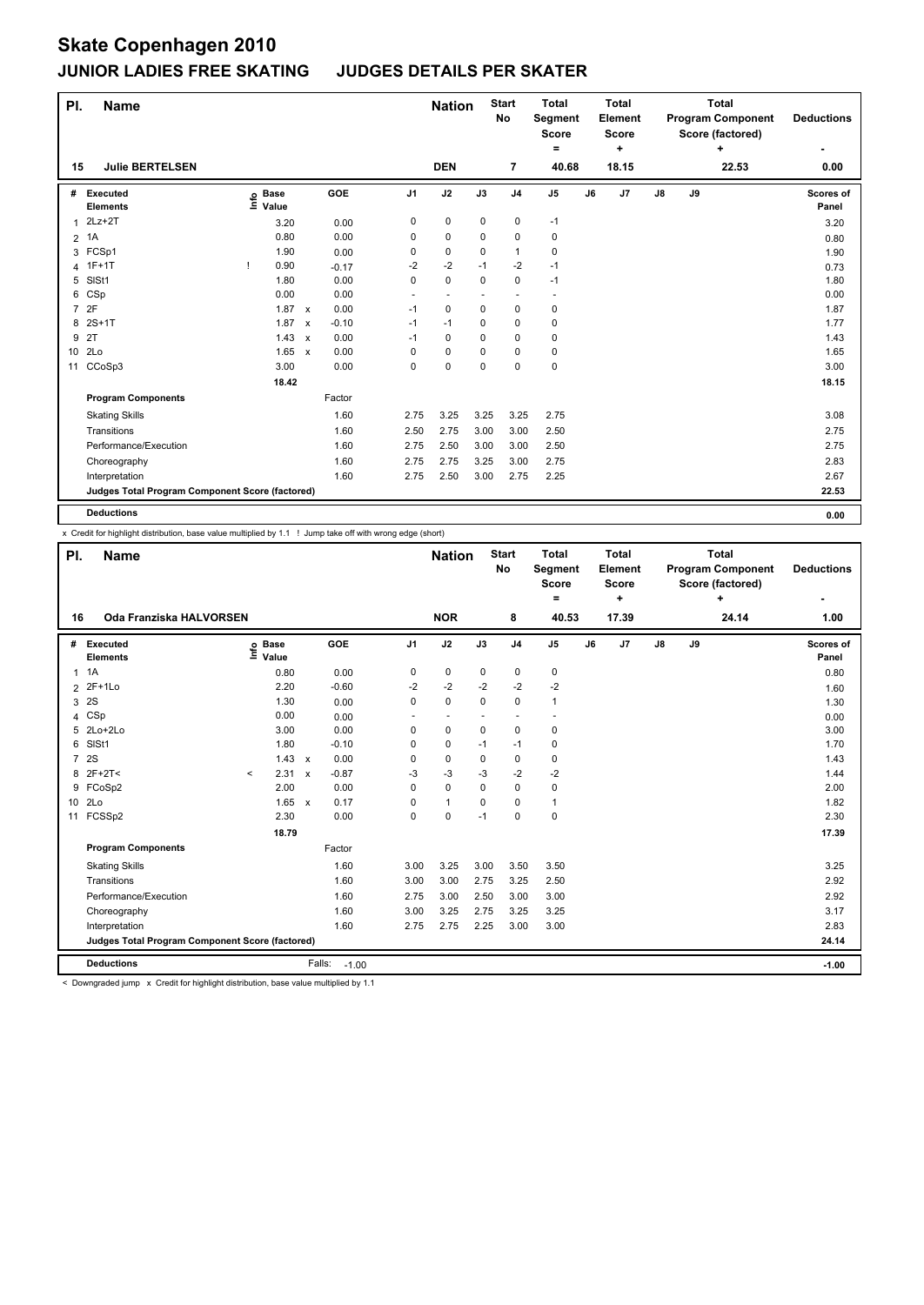| PI.             | <b>Name</b>                                     |         |                            |              |         |                | <b>Nation</b> |      | <b>Start</b><br>No | <b>Total</b><br>Segment<br>Score<br>Ξ. |    | <b>Total</b><br>Element<br><b>Score</b><br>÷ |               |    | <b>Total</b><br><b>Program Component</b><br>Score (factored)<br>٠ | <b>Deductions</b>  |
|-----------------|-------------------------------------------------|---------|----------------------------|--------------|---------|----------------|---------------|------|--------------------|----------------------------------------|----|----------------------------------------------|---------------|----|-------------------------------------------------------------------|--------------------|
| 17              | <b>Michel KAATTARI</b>                          |         |                            |              |         |                | <b>FIN</b>    |      | 6                  | 40.41                                  |    | 19.20                                        |               |    | 21.21                                                             | 0.00               |
| #               | Executed<br><b>Elements</b>                     |         | e Base<br>⊑ Value<br>Value |              | GOE     | J <sub>1</sub> | J2            | J3   | J <sub>4</sub>     | J <sub>5</sub>                         | J6 | J7                                           | $\mathsf{J}8$ | J9 |                                                                   | Scores of<br>Panel |
| 1               | 2A<                                             | $\,<\,$ | 0.80                       |              | $-0.27$ | $-2$           | 0             | $-1$ | $-1$               | $-2$                                   |    |                                              |               |    |                                                                   | 0.53               |
|                 | 2 CCoSp2                                        |         | 2.50                       |              | $-0.10$ | 0              | 0             | $-1$ | $-1$               | 0                                      |    |                                              |               |    |                                                                   | 2.40               |
| 3               | 2S                                              |         | 1.30                       |              | 0.17    | 0              | 0             | 1    | 0                  | $\mathbf{1}$                           |    |                                              |               |    |                                                                   | 1.47               |
|                 | $4$ $2Lz$                                       |         | 1.90                       |              | $-0.60$ | -3             | $-2$          | $-2$ | $-2$               | $-2$                                   |    |                                              |               |    |                                                                   | 1.30               |
|                 | 5 1Lo+1T                                        |         | 0.90                       |              | 0.00    | 0              | 0             | 0    | 0                  | 0                                      |    |                                              |               |    |                                                                   | 0.90               |
|                 | 6 FCSp1                                         |         | 1.90                       |              | 0.00    | 0              | 0             | 0    | 0                  | 0                                      |    |                                              |               |    |                                                                   | 1.90               |
| $\overline{7}$  | $2F+1Lo$                                        |         | $2.42 \times$              |              | 0.00    | 0              | 0             | 0    | 0                  | 0                                      |    |                                              |               |    |                                                                   | 2.42               |
|                 | 8 SISt1                                         |         | 1.80                       |              | 0.00    | 0              | 0             | 0    | 0                  | $-1$                                   |    |                                              |               |    |                                                                   | 1.80               |
|                 | 9 2F+2Lo                                        |         | 3.52                       | $\mathsf{x}$ | $-0.40$ | $-2$           | $-1$          | $-1$ | $-1$               | -2                                     |    |                                              |               |    |                                                                   | 3.12               |
| 10 <sup>1</sup> | 1Lz                                             |         | 0.66                       | $\mathbf{x}$ | 0.00    | $\Omega$       | 0             | 0    | 0                  | $-1$                                   |    |                                              |               |    |                                                                   | 0.66               |
| 11              | CCSp3                                           |         | 2.80                       |              | $-0.10$ | $-1$           | 0             | 0    | 0                  | $-1$                                   |    |                                              |               |    |                                                                   | 2.70               |
|                 |                                                 |         | 20.50                      |              |         |                |               |      |                    |                                        |    |                                              |               |    |                                                                   | 19.20              |
|                 | <b>Program Components</b>                       |         |                            |              | Factor  |                |               |      |                    |                                        |    |                                              |               |    |                                                                   |                    |
|                 | <b>Skating Skills</b>                           |         |                            |              | 1.60    | 2.50           | 2.75          | 3.00 | 3.25               | 3.25                                   |    |                                              |               |    |                                                                   | 3.00               |
|                 | Transitions                                     |         |                            |              | 1.60    | 2.50           | 2.50          | 2.75 | 2.75               | 2.75                                   |    |                                              |               |    |                                                                   | 2.67               |
|                 | Performance/Execution                           |         |                            |              | 1.60    | 2.25           | 2.00          | 2.25 | 2.75               | 3.00                                   |    |                                              |               |    |                                                                   | 2.42               |
|                 | Choreography                                    |         |                            |              | 1.60    | 2.50           | 2.25          | 2.50 | 3.00               | 3.00                                   |    |                                              |               |    |                                                                   | 2.67               |
|                 | Interpretation                                  |         |                            |              | 1.60    | 2.50           | 2.25          | 2.00 | 2.75               | 3.25                                   |    |                                              |               |    |                                                                   | 2.50               |
|                 | Judges Total Program Component Score (factored) |         |                            |              |         |                |               |      |                    |                                        |    |                                              |               |    |                                                                   | 21.21              |
|                 | <b>Deductions</b>                               |         |                            |              |         |                |               |      |                    |                                        |    |                                              |               |    |                                                                   | 0.00               |

< Downgraded jump x Credit for highlight distribution, base value multiplied by 1.1

| PI.          | <b>Name</b>                                     |                            |              |         |                | <b>Nation</b> |             | <b>Start</b><br>No | <b>Total</b><br>Segment<br><b>Score</b><br>٠ |    | <b>Total</b><br>Element<br><b>Score</b><br>٠ |               |    | <b>Total</b><br><b>Program Component</b><br>Score (factored)<br>٠ | <b>Deductions</b>  |
|--------------|-------------------------------------------------|----------------------------|--------------|---------|----------------|---------------|-------------|--------------------|----------------------------------------------|----|----------------------------------------------|---------------|----|-------------------------------------------------------------------|--------------------|
| 18           | <b>Isalena Pagh BRAUER</b>                      |                            |              |         |                | <b>DEN</b>    |             | 4                  | 40.10                                        |    | 18.76                                        |               |    | 21.34                                                             | 0.00               |
| #            | Executed<br><b>Elements</b>                     | e Base<br>E Value<br>Value |              | GOE     | J <sub>1</sub> | J2            | J3          | J <sub>4</sub>     | J <sub>5</sub>                               | J6 | J7                                           | $\mathsf{J}8$ | J9 |                                                                   | Scores of<br>Panel |
| $\mathbf{1}$ | 1A                                              | 0.80                       |              | 0.00    | 0              | 0             | 0           | 0                  | 0                                            |    |                                              |               |    |                                                                   | 0.80               |
|              | 2 2F+2T                                         | 3.00                       |              | $-0.30$ | $-2$           | $-1$          | $-1$        | $-1$               | $-1$                                         |    |                                              |               |    |                                                                   | 2.70               |
| 3            | 2F                                              | 1.70                       |              | 0.00    | $\Omega$       | $\Omega$      | $\Omega$    | $\mathbf{1}$       | 0                                            |    |                                              |               |    |                                                                   | 1.70               |
| 4            | 2S                                              | 1.30                       |              | $-0.30$ | $-1$           | $-1$          | $-1$        | $-1$               | $-1$                                         |    |                                              |               |    |                                                                   | 1.00               |
| 5            | FCoSp4                                          | 3.00                       |              | 0.00    | 0              | 0             | $-1$        | $\pmb{0}$          | 0                                            |    |                                              |               |    |                                                                   | 3.00               |
| 6            | SISt1                                           | 1.80                       |              | 0.00    | $\Omega$       | $\pmb{0}$     | 0           | 0                  | $-1$                                         |    |                                              |               |    |                                                                   | 1.80               |
| $7^{\circ}$  | 1 <sub>L</sub> z                                | 0.66                       | $\mathsf{x}$ | 0.00    | $\Omega$       | $\mathbf 0$   | 0           | $\mathbf 0$        | 0                                            |    |                                              |               |    |                                                                   | 0.66               |
| 8            | CSSp3                                           | 2.60                       |              | 0.00    | 0              | $-1$          | $\mathbf 0$ | $\mathbf 0$        | 0                                            |    |                                              |               |    |                                                                   | 2.60               |
| 9            | 2T                                              | 1.43                       | $\mathsf{x}$ | $-0.50$ | $-2$           | $-1$          | $-1$        | $-2$               | $-2$                                         |    |                                              |               |    |                                                                   | 0.93               |
| 10           | 2F                                              | 1.87                       | $\mathsf{x}$ | $-0.60$ | $-2$           | $-2$          | $-2$        | $-2$               | $-2$                                         |    |                                              |               |    |                                                                   | 1.27               |
|              | 11 CCoSp2                                       | 2.50                       |              | $-0.20$ | $-1$           | $-1$          | 0           | $-1$               | $\mathsf 0$                                  |    |                                              |               |    |                                                                   | 2.30               |
|              |                                                 | 20.66                      |              |         |                |               |             |                    |                                              |    |                                              |               |    |                                                                   | 18.76              |
|              | <b>Program Components</b>                       |                            |              | Factor  |                |               |             |                    |                                              |    |                                              |               |    |                                                                   |                    |
|              | <b>Skating Skills</b>                           |                            |              | 1.60    | 2.75           | 3.00          | 3.25        | 2.75               | 3.00                                         |    |                                              |               |    |                                                                   | 2.92               |
|              | Transitions                                     |                            |              | 1.60    | 2.75           | 2.50          | 2.75        | 2.50               | 2.75                                         |    |                                              |               |    |                                                                   | 2.67               |
|              | Performance/Execution                           |                            |              | 1.60    | 2.50           | 2.25          | 2.50        | 2.25               | 2.75                                         |    |                                              |               |    |                                                                   | 2.42               |
|              | Choreography                                    |                            |              | 1.60    | 2.75           | 2.50          | 2.75        | 2.75               | 3.00                                         |    |                                              |               |    |                                                                   | 2.75               |
|              | Interpretation                                  |                            |              | 1.60    | 2.50           | 2.25          | 2.75        | 2.75               | 2.50                                         |    |                                              |               |    |                                                                   | 2.58               |
|              | Judges Total Program Component Score (factored) |                            |              |         |                |               |             |                    |                                              |    |                                              |               |    |                                                                   | 21.34              |
|              | <b>Deductions</b>                               |                            |              |         |                |               |             |                    |                                              |    |                                              |               |    |                                                                   | 0.00               |